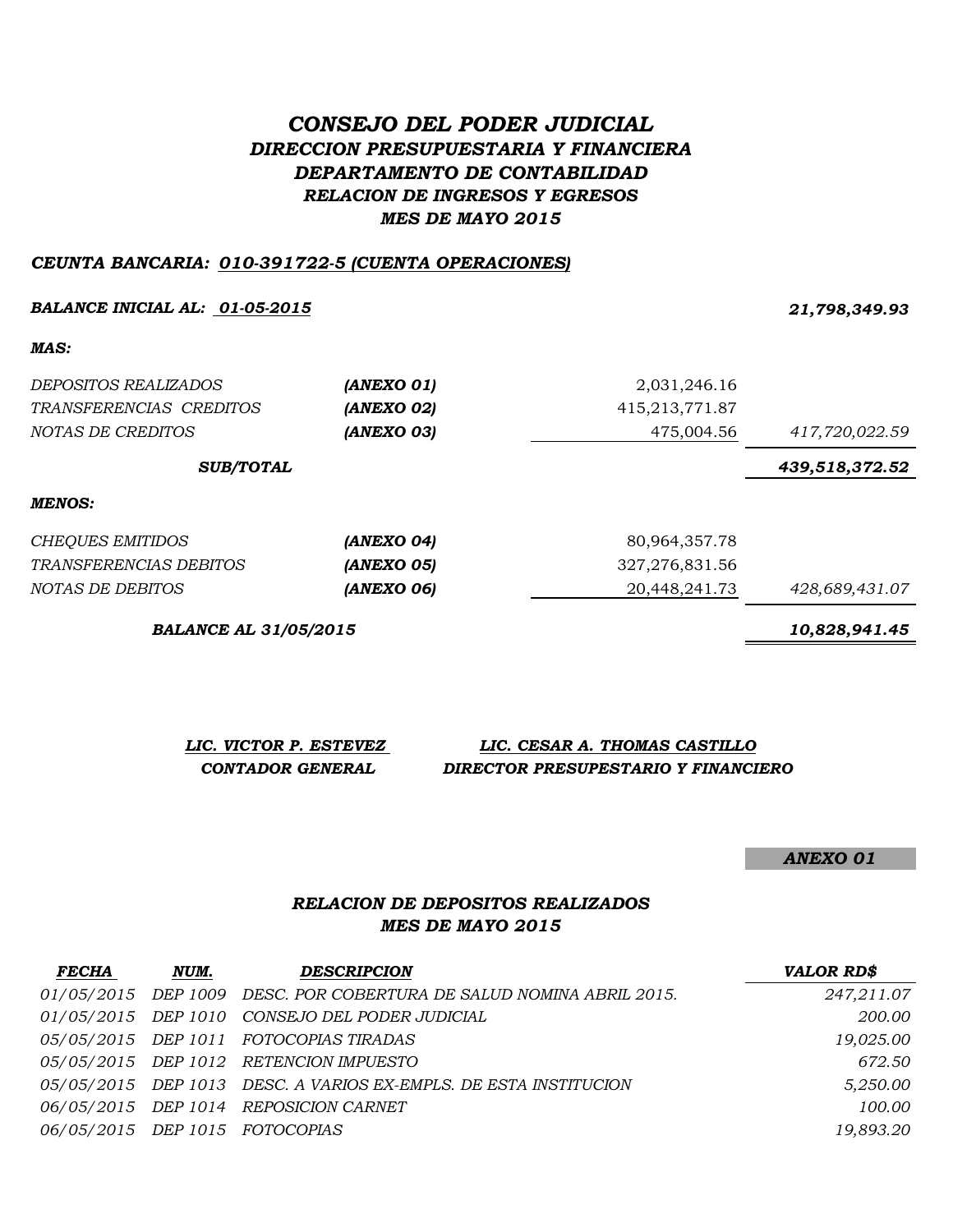| 06/05/2015        | DEP 1016 | RETENCION IMPUESTO                                         | 36.50      |
|-------------------|----------|------------------------------------------------------------|------------|
| 07/05/2015        |          | DEP 1017 RET. IMP. EN TRABAJOS REALIZADOS                  | 10,435.00  |
| 07/05/2015        |          | DEP 1018 REEMBOLSO POR LIQ. CK NO. 37030                   | 627.33     |
| 07/05/2015        |          | DEP 1019 REEMBOLSO POR LIQ. CK NO. 38039                   | 16.69      |
| <i>07/05/2015</i> |          | DEP 1020 REEMBOLSO POR LIQ. CK NO. 39830                   | 40,377.04  |
| 08/05/2015        | DEP 1021 | RET IMP EN TRABAJOS REALIZADOS                             | 527.00     |
| 08/05/2015        | DEP 1022 | FOTOCOPIAS TIRADAS EN SECRETARIA GRAL DE LA SCJ            | 4,016.00   |
| 08/05/2015        | DEP 1023 | DEPOSITO CTRO FOTOCOPIADO DIST. JUDICIAL SANTIAGO          | 90,214.00  |
| 11/05/2015        | DEP 1024 | RET 5% IMP. TRABAJOS REAL DPTO. JUD. BARAHONA              | 107.50     |
| 11/05/2015        |          | DEP 1025 FOTOCOPIAS TIRADAS EN LA BIBLIOTECA DE LA SCJ-CPJ | 4,039.00   |
| 11/05/2015        | DEP 1026 | REPOSICION DE CARNET, FACT NO. 2359.                       | 100.00     |
| 11/05/2015        |          | DEP 1027 ABONO A DEUDA DEL SR VICTOR B. DE LA ROSA         | 4,000.00   |
| 11/05/2015        | DEP 1028 | CIERRE CAJA CHICA CENTRO DE CITACION DE SANTIAGO.          | 7,962.00   |
| 12/05/2015        | DEP 1029 | REPOSICION POR CARNET EXTRAVIADOS.                         | 300.00     |
| 12/05/2015        |          | DEP 1030 FOTOCOPIAS TIRADAS CAMARA PENAL CORTE APEL D.N.   | 282.00     |
| 12/05/2015        | DEP 1031 | RETENCION 5% POR TRAB REAL EN EL DPTO. ADM S J M           | 1,060.00   |
| 14/05/2015        |          | DEP 1032 REPOSICION CARNETS EXTRAVIADOS.                   | 500.00     |
| 14/05/2015        | DEP 1033 | RETENCION 5% MANO DE OBRA TRAB. REAL. P. J. AZUA.          | 50.00      |
| 14/05/2015        |          | DEP 1034 FOTOCOPIAS TIRADAS EN EL P. J. CIUDAD NUEVA.      | 1,294.00   |
| 14/05/2015        | DEP 1035 | FOTOCOPIAS TIRADAS EN EL P. J. CIUDAD NUEVA.               | 806.00     |
| 14/05/2015        | DEP 1036 | FOTOCOPIAS TIRADAS EN EL P. J. CIUDAD NUEVA.               | 1,480.00   |
| 14/05/2015        | DEP 1037 | FOTOCOPIAS TIRADAS EN EL P. J. CIUDAD NUEVA.               | 2,202.00   |
| 14/05/2015        | DEP 1038 | FOTOCOPIAS TIRADAS EN EL P. J. CIUDAD NUEVA.               | 982.00     |
| 14/05/2015        |          | DEP 1039 FOTOCOPIAS TIRADAS EN EL P. J. CIUDAD NUEVA.      | 734.00     |
| 14/05/2015        | DEP 1040 | FOTOCOPIAS TIRADAS EN LA JUR. CIVIL STO DGO ESTE           | 20,700.00  |
| 14/05/2015        | DEP 1041 | DEPOSITO PAGO ALQUILER CAFETERIA P. J. DE SANTIAGO         | 30,000.00  |
| 15/05/2015        | DEP 1042 | REPOSICION DE CARNET EXTRAVIADO.                           | 500.00     |
| 18/05/2015        | DEP 1043 | <b>FOTOCOPIAS</b>                                          | 490.00     |
| 18/05/2015        |          | DEP 1044 PAGO POLIZA DE SALUD EMPL. JI.                    | 677,192.00 |
| 18/05/2015        | DEP 1045 | PAGO ALQUILER OF. DEF. PUBLICA DE BARAHONA.                | 7,700.00   |
| 18/05/2015        |          | DEP 1046 DESC. GASTOS ALIMENTICIOS A EMPLS. SALIENTES      | 3,861.15   |
| 18/05/2015        | DEP 1047 | IMPRESIONES BIBLIOTECA DE SANTIAGO                         | 252.00     |
| 19/05/2015        | DEP 1048 | REPOSICION CARNET EXTRAVIADO                               | 100.00     |
| 20/05/2015        | DEP 1049 | REPOSICION CARNET EXTRAVIADO                               | 200.00     |
| 20/05/2015        | DEP 1050 | <b>FOTOCOPIAS</b>                                          | 4,870.00   |
| 21/05/2015        | DEP 1051 | RETENCION 5% TRAB. REAL. TRIB. DE TRABAJO DEL D.N.         | 900.00     |
| 21/05/2015        | DEP 1052 | REEMBOLSO POR LIQ. CK. NO. 39829, D/F 30/03/2015.          | 2,458.41   |
| 21/05/2015        | DEP 1053 | REPOSICION CARNET EXTRAVIADO, FACT NO. 2393.               | 100.00     |
| 22/05/2015        | DEP 1054 | REPOSICION CARNET EXTRAVIADO                               | 100.00     |
| 22/05/2015        | DEP 1055 | FOTOCOPIAS TIRADAS EN EL PJ. DE SAN FCO.                   | 18,410.00  |
| 25/05/2015        | DEP 1056 | RETENCION IMPUESTOS POR TRABAJOS REALIZADOS.               | 2,705.00   |
| 25/05/2015        | DEP 1057 | REPOSICION CARNET EXTRAVIADOS.                             | 1,300.00   |
| 25/05/2015        | DEP 1058 | REEMBOLSO POR DUPLICIDAD EN PAGO                           | 1,500.00   |
| 25/05/2015        | DEP 1059 | DANDO CUMPL. A LA DISP. ART. 3 DEL REGL. NO. 388-91        | 1,000.00   |
| 26/05/2015        | DEP 1060 | <b>FOTOCOPIAS</b>                                          | 370.00     |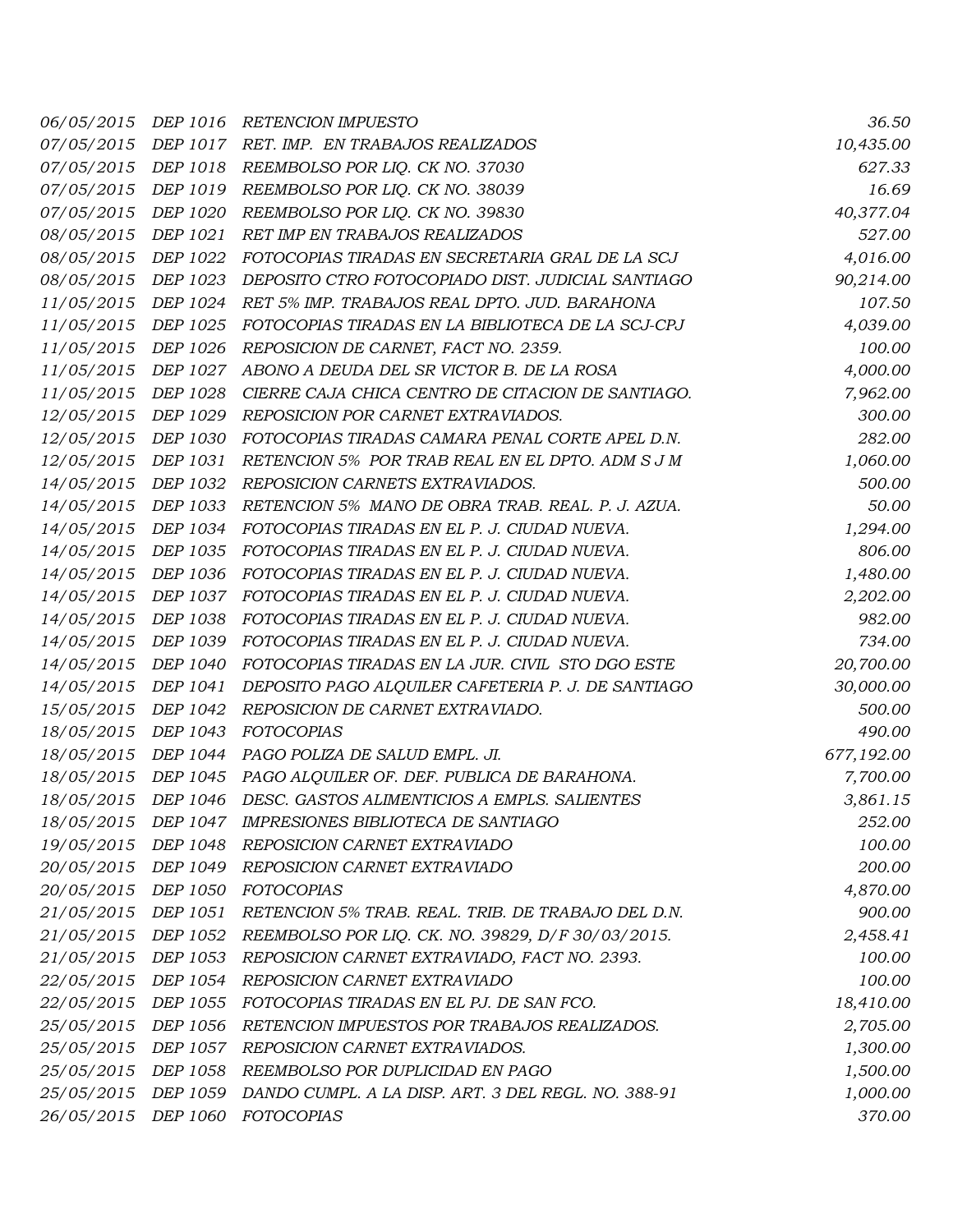|            |                 | TOTAL RD\$                                          | 2,031,246.16 |
|------------|-----------------|-----------------------------------------------------|--------------|
| 29/05/2015 | <i>DEP 1080</i> | DEPOSITO PAGO ALQUILER CAFETERIA P. J. DE SANTIAGO  | 20,000.00    |
| 29/05/2015 | <i>DEP 1077</i> | DESC. COBERT. SALUD NOMINA DEL MES DE MAYO 2015     | 107,291.38   |
| 29/05/2015 | <i>DEP 1076</i> | FOTOCOPIAS TIRADAS P. J. MONSEÑOR NOUEL.            | 21,326.00    |
| 29/05/2015 | DEP 1075        | DESC. A JUECES/FUNC. SIST. SEG. VEHICULOS MAYO 2015 | 123,212.12   |
| 29/05/2015 | <i>DEP 1074</i> | DESC. COBERTURA DE SALUD NOMINA DE MAYO 2015.       | 256,898.14   |
| 29/05/2015 | <i>DEP 1073</i> | RETENCION 5% TRAB REAL JDO. DE PAZ MONTECRISTI.     | 32.50        |
| 29/05/2015 | DEP 1072        | REPOSICION POR CARNET EXTRAVIADO.                   | 100.00       |
| 29/05/2015 | DEP 1071        | FOTOCOPIAS TIRADAS CTRO COPIADO P. J. SAN CRISTOBAL | 24,791.00    |
| 28/05/2015 | <i>DEP 1070</i> | DESC. COBERTURA DE SALUD                            | 373.96       |
| 28/05/2015 | DEP 1069        | RETENCION IMPUESTO                                  | 500.00       |
| 28/05/2015 | DEP 1068        | REPOSICION CARNET                                   | 100.00       |
| 28/05/2015 | DEP 1067        | PAGO RENTA CAFETERIA JI.                            | 70,000.00    |
| 27/05/2015 | DEP 1066        | FOTOCOPIAS PJ. DE LA VEGA                           | 50,660.00    |
| 27/05/2015 | <i>DEP 1065</i> | COBERTURA DE SALUD EN NOMINAS DE MAYO 2015.         | 64,599.67    |
| 27/05/2015 | DEP 1064        | PAGO SERVICIO DE ROAMING EN EL MES DE ABRIL.        | 33,945.00    |
| 27/05/2015 | DEP 1063        | PAGO RENTA CAFETERIA DEL EDIFICIO DE LAS CORTES.    | 10,000.00    |
| 27/05/2015 | DEP 1062        | REPOSICION POR CARNET EXTRAVIADOS.                  | 600.00       |
| 26/05/2015 | DEP 1061        | RENTA ESPACIO PARA FOTOCOPIADORA                    | 7,608.00     |

#### *ANEXO 02*

### *RELACION DE TRANSFERENCIAS CREDITOS MES DE MAYO 2015*

| <b>FECHA</b> | NUM. | <b>DESCRIPCION</b>                               | <b>VALOR RD\$</b> |
|--------------|------|--------------------------------------------------|-------------------|
| 08/05/2015   | 136  | RET. SEGURO MEDICO A EMP. DE LA ENJ ABRIL 2015   | 53,664.78         |
| 22/05/2015   | 137  | TRANSF. FONDOS POR ASIGNACION PRESUP MAYO 2015.  | 408,886,958.00    |
| 29/05/2015   | 138  | TRASFERENCIA DE FONDO                            | 6,019,474.09      |
| 21/05/2015   | 139  | PAGO APORTE SERV. SEGURIDA EDIF. PJ.STO. MAYO/15 | 49,795.00         |
| 21/05/2015   | 140  | PAGO APORTE SERVICIO SEG. EDIF. SCJ MAYO/2015    | 100,000.00        |
| 21/05/2015   | 141  | PAGO APORTE ALQ. P. J. PROV. STO. DGO. MAYO/2015 | 50,000.00         |
| 21/05/2015   | 142  | PAGO APORTE ALT. TRIB. SUP. ADMVO. MAYO/2015.    | 53,880.00         |
|              |      | TOTAL RD\$                                       | 415,213,771.87    |

### *ANEXO 03*

### *RELACION NOTAS DE CREDITOS MES DE MAYO 2015*

| FECHA             | NUM. | <b>DESCRIPCION</b>                                | <i>VALOR RD\$</i> |
|-------------------|------|---------------------------------------------------|-------------------|
| <i>29/05/2015</i> | 653  | FOTOCOPIAS EN EL CTRO FOTOCOPIADO DE CIUDAD NUEVA | 788.00            |
| <i>29/05/2015</i> | 654  | FOTOCOPIAS EN EL CTRO FOTOCOPIADO DE CIUDAD NUEVA | 438.00            |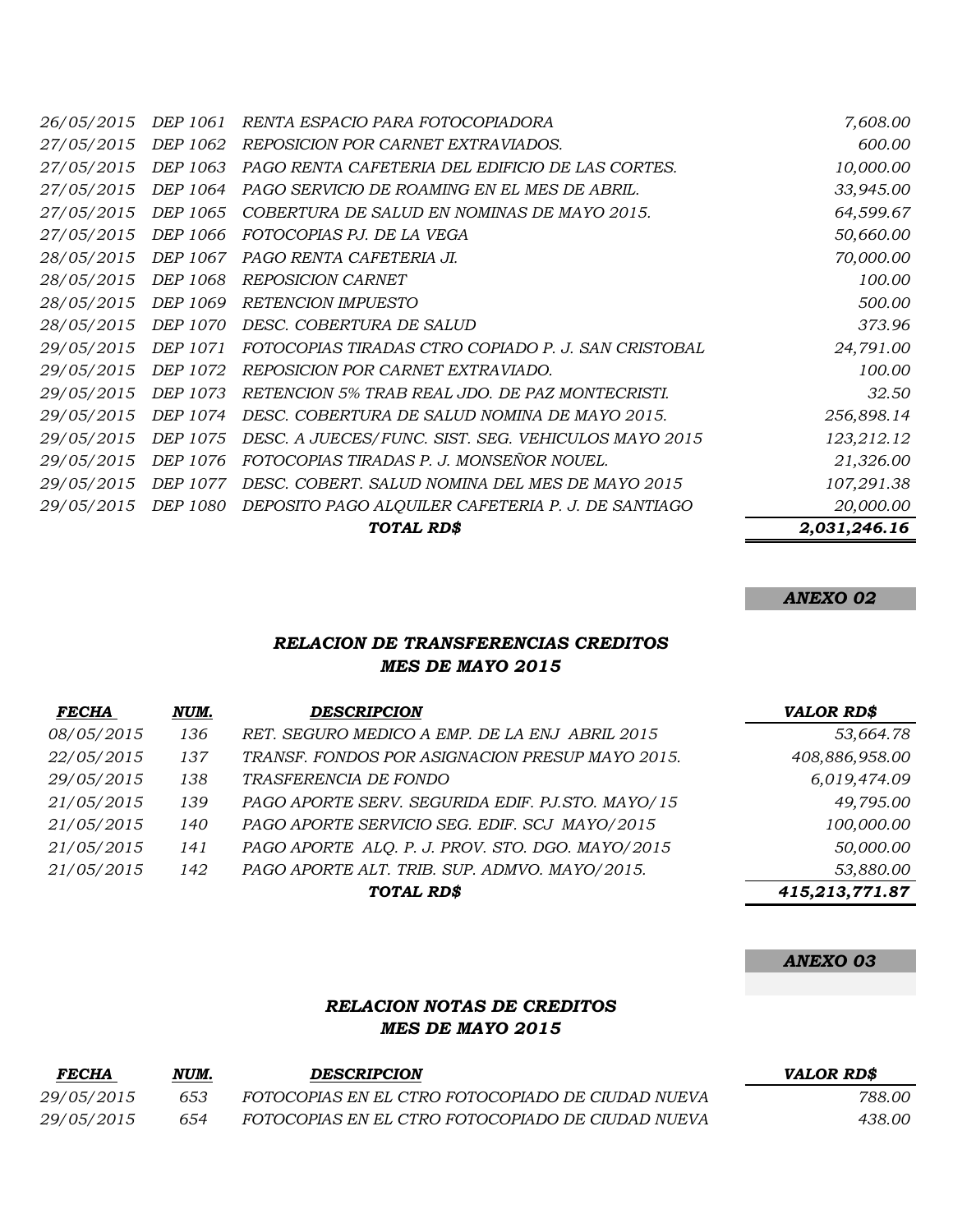|            |     | TOTAL RD\$                                         | 475,004.56 |
|------------|-----|----------------------------------------------------|------------|
| 29/05/2015 | 8   | PAGADO DE MENOS EN EL CHQ#41121                    | 0.40       |
| 13/05/2015 | 673 | REINTEGRO CHQ40967                                 | 116,818.34 |
| 29/05/2015 | 650 | REINTEGRO CHQ41449                                 | 3,500.00   |
| 29/05/2015 | 649 | REINTEGRO CHQ41305                                 | 1,500.00   |
| 29/05/2015 | 648 | REINTEGRO CHQ36198                                 | 3,647.46   |
| 29/05/2015 | 647 | REINTEGRO CHQ36173                                 | 227,155.55 |
| 29/05/2015 | 646 | REINTEGRO CHQ36026                                 | 1,000.00   |
| 12/05/2015 | 645 | REINTEGRO CHQ37035                                 | 2,690.00   |
| 29/05/2015 | 670 | CHQ#34694 REINTEGRADO POR CADUCIDAD                | 3,430.00   |
| 29/05/2015 | 669 | CHQ#34684 REINTEGRADO POR CADUCIDAD                | 32,830.00  |
| 28/05/2015 | 668 | CHQ# 34562 REINTEGRADO POR CADUCIDAD               | 250.00     |
| 29/05/2015 | 674 | GASTO AIMENTICIOS RETRINGIDA EN LA NOMINA          | 1,750.00   |
| 29/05/2015 | 672 | PERSONAL EXC. NOMINA BENEF. FUNC. Y EMP. MAYO 2015 | 12,000.00  |
| 29/05/2015 | 671 | PERSONAL EXCLUIDO DE NOMINA DE GASTOS ALIMENTICIOS | 28,000.00  |
| 29/05/2015 | 666 | SERVICIOS FOTOCOPIAS EN EL CENTRO FOTOCOPIADO BANI | 9,954.00   |
| 29/05/2015 | 665 | <b>RETENCION IMPUESTO</b>                          | 1,770.81   |
| 29/05/2015 | 664 | <b>RETENCION IMPUESTO</b>                          | 812.00     |
| 29/05/2015 | 663 | FOTOCOPIAS EN EL CTRO FOTOCOPIADO DE CIUDAD NUEVA  | 17,805.00  |
| 29/05/2015 | 662 | FOTOCOPIAS EN EL CTRO FOTOCOPIADO DE CIUDAD NUEVA  | 2,330.00   |
| 29/05/2015 | 661 | FOTOCOPIAS EN EL CTRO FOTOCOPIADO DE CIUDAD NUEVA  | 1,382.00   |
| 29/05/2015 | 660 | FOTOCOPIAS EN EL CTRO FOTOCOPIADO DE CIUDAD NUEVA  | 1,850.00   |
| 29/05/2015 | 659 | FOTOCOPIAS EN EL CTRO FOTOCOPIADO DE CIUDAD NUEVA  | 966.00     |
| 29/05/2015 | 658 | FOTOCOPIAS EN EL CTRO FOTOCOPIADO DE CIUDAD NUEVA  | 815.00     |
| 29/05/2015 | 657 | FOTOCOPIAS EN EL CTRO FOTOCOPIADO DE CIUDAD NUEVA  | 616.00     |
| 29/05/2015 | 656 | FOTOCOPIAS EN EL CTRO FOTOCOPIADO DE CIUDAD NUEVA  | 566.00     |
| 29/05/2015 | 655 | FOTOCOPIAS EN EL CTRO FOTOCOPIADO DE CIUDAD NUEVA  | 340.00     |

# *RELACION DE CHEQUES EMITIDOS MES DE MAYO 2015*

| <b>FECHA</b>      | NUM.  | <b>BENEFICIARIO</b>                           | <b>VALOR RD\$</b> |
|-------------------|-------|-----------------------------------------------|-------------------|
| 30/05/2015        | 41122 | RUTH E. ORTIZ ACOSTA                          | 0.00              |
| 08/05/2015        | 41154 | CONSULTING RESOURCES GROUP SRL.               | 2,577,439.60      |
| 08/05/2015        | 41155 | LUZ DEL CARMEN ABREU                          | 17,417.53         |
| 08/05/2015        | 41156 | ALTAGRACIA HIDALGO RAMOS                      | 318,042.00        |
| 08/05/2015        | 41157 | CELIDINES D'OLEO ARAGONES                     | 45,000.00         |
| <i>08/05/2015</i> | 41158 | DIANA C. JIMENEZ MARTINEZ                     | 220,000.00        |
| 08/05/2015        | 41159 | ALAN E. PENA PENA                             | 96,225.00         |
| 08/05/2015        | 41160 | AMADA NADIA DEVARES SANCHEZ                   | 285,558.60        |
| 08/05/2015        | 41161 | ELIZABETH M. VALENCIA ALCALA                  | 42,373.05         |
| 13/05/2015        | 41162 | OFICINA PARA EL REORDENAMIENTO DEL TRANSPORTE | 129,600.00        |
| 13/05/2015        | 41163 | POLLOS SANDIE RESTAURANT SRL                  | 35,911.02         |
| 13/05/2015        | 41164 | <b>CEDUCOMPP SRL</b>                          | 6,942.79          |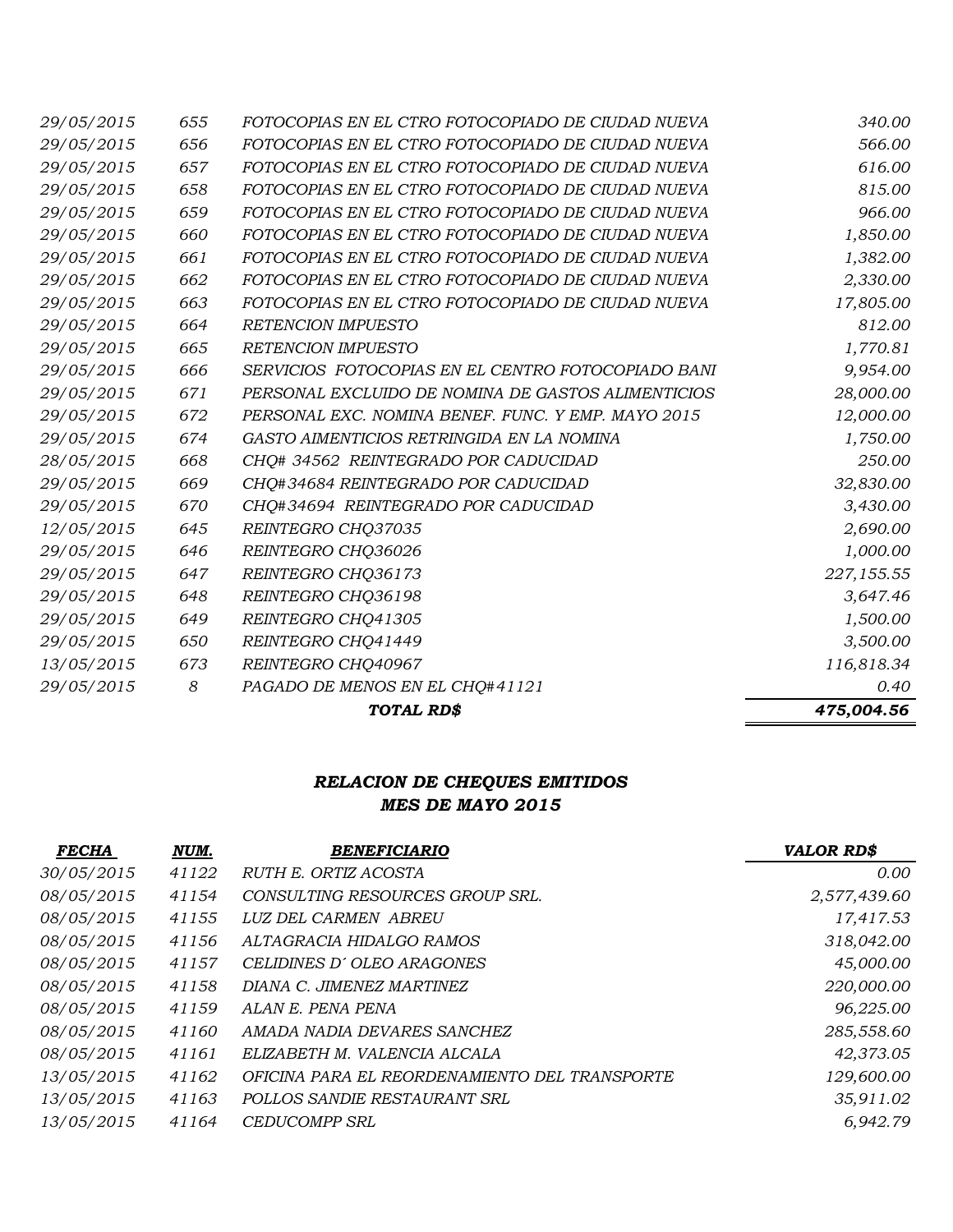| 13/05/2015 | 41165 | AYUNTAMIENTO MUNICIPAL PUERTO PLATA                 | 6,300.00  |
|------------|-------|-----------------------------------------------------|-----------|
| 13/05/2015 | 41166 | CORPORACION DE ACUEDUCTO Y ALCANTARILLADO DE PUERTO | 5,555.00  |
| 13/05/2015 | 41167 | AYUNTAMIENTO MUNICIPAL DE SAN PEDRO DE MACORIS      | 1,000.00  |
| 13/05/2015 | 41168 | AYUNTAMIENTO MUNICIPAL DE SAN PEDRO DE MACORIS      | 1,000.00  |
| 13/05/2015 | 41169 | DAF TRADING SRL                                     | 12,543.00 |
| 13/05/2015 | 41170 | JAZMIN VARELA ASTACIO                               | 1,089.79  |
| 13/05/2015 | 41171 | JAZMIN VARELA ASTACIO                               | 5,425.16  |
| 13/05/2015 | 41172 | KENIA ISABEL SANTANA SOSA                           | 3,800.00  |
| 13/05/2015 | 41173 | FRANCISCO ANT. ARIAS SANCHEZ                        | 55,000.00 |
| 13/05/2015 | 41174 | RAFAELINA RUIZ RODRIGUEZ                            | 23,724.00 |
| 13/05/2015 | 41175 | DARLIS ALT. EUSEBIO VASQUEZ                         | 12,801.01 |
| 13/05/2015 | 41176 | <b>FELIX VALENCIA</b>                               | 7,339.00  |
| 13/05/2015 | 41177 | CAMILO SEGURA PINA                                  | 9,150.00  |
| 13/05/2015 | 41178 | KENIA ISABEL SANTANA SOSA                           | 1,500.00  |
| 13/05/2015 | 41179 | EDWARD J. SOTO SOTO                                 | 22,000.00 |
| 13/05/2015 | 41180 | LEONARDO CAMILO CAMILO                              | 12,606.88 |
| 13/05/2015 | 41181 | D MAGGIE, SRL                                       | 33,516.95 |
| 13/05/2015 | 41182 | DAF TRADING SRL                                     | 10,674.67 |
| 13/05/2015 | 41183 | COPIAS AUTENTICAS H B C SRL                         | 5,678.75  |
| 13/05/2015 | 41184 | SANTA MARTHA VILLAR BAEZ                            | 5,700.05  |
| 13/05/2015 | 41185 | SANTA MARTHA VILLAR BAEZ                            | 6,486.26  |
| 13/05/2015 | 41186 | SANTA MARTHA VILLAR BAEZ                            | 21,620.87 |
| 13/05/2015 | 41187 | ELECTRICOS R & A, SRL                               | 762.75    |
| 13/05/2015 | 41188 | POLLOS SANDIE RESTAURANT SRL                        | 18,075.21 |
| 13/05/2015 | 41189 | ALFRESCO SRL                                        | 71,783.25 |
| 13/05/2015 | 41190 | LUIS GONZALO GUZMAN CONCEPCION                      | 4,180.00  |
| 13/05/2015 | 41191 | FERRETERIA POPULAR, SRL                             | 17,300.30 |
| 13/05/2015 | 41192 | REID & COMPAÑIA, S. A.                              | 11,300.00 |
| 13/05/2015 | 41193 | CENTRO CUESTA NACIONAL, SAS                         | 11,965.57 |
| 13/05/2015 | 41194 | FERRETERIA TORAL S R L                              | 7,244.37  |
| 13/05/2015 | 41195 | ALBAS NIRIS FELIZ FELIZ                             | 16,150.00 |
| 13/05/2015 | 41196 | ELECTRICOS R & A, SRL                               | 9,644.55  |
| 13/05/2015 | 41197 | MITOPALO POWER, SRL.                                | 4,904.20  |
| 13/05/2015 | 41198 | ESTACION PRIMAVERA LA VEGA, SRL                     | 7,458.46  |
| 13/05/2015 | 41199 | ESTACION ISLA ESTADIO, SRL                          | 26,606.31 |
| 13/05/2015 | 41200 | ESTACION ISLA ESTADIO, SRL                          | 210.68    |
| 13/05/2015 | 41201 | ESTACION ISLA ESTADIO, SRL                          | 16,806.96 |
| 13/05/2015 | 41202 | ALBAS NIRIS FELIZ FELIZ                             | 18,905.00 |
| 13/05/2015 | 41203 | AMANA COMERCIAL, SRL                                | 5,948.32  |
| 13/05/2015 | 41204 | AMANA COMERCIAL, SRL                                | 14,726.16 |
| 13/05/2015 | 41205 | <b>GRUPO R C SRL</b>                                | 3,807.03  |
| 13/05/2015 | 41206 | GRUPO R C SRL                                       | 6,383.05  |
| 13/05/2015 | 41207 | COMPU LETRAS DESIGNS SRL                            | 5,918.00  |
| 13/05/2015 | 41208 | MARIA DEL CARMEN DE LOS SANTOS                      | 6,626.25  |
| 13/05/2015 | 41209 | LEANDRO V. CASTILLO TORRES                          | 42,307.44 |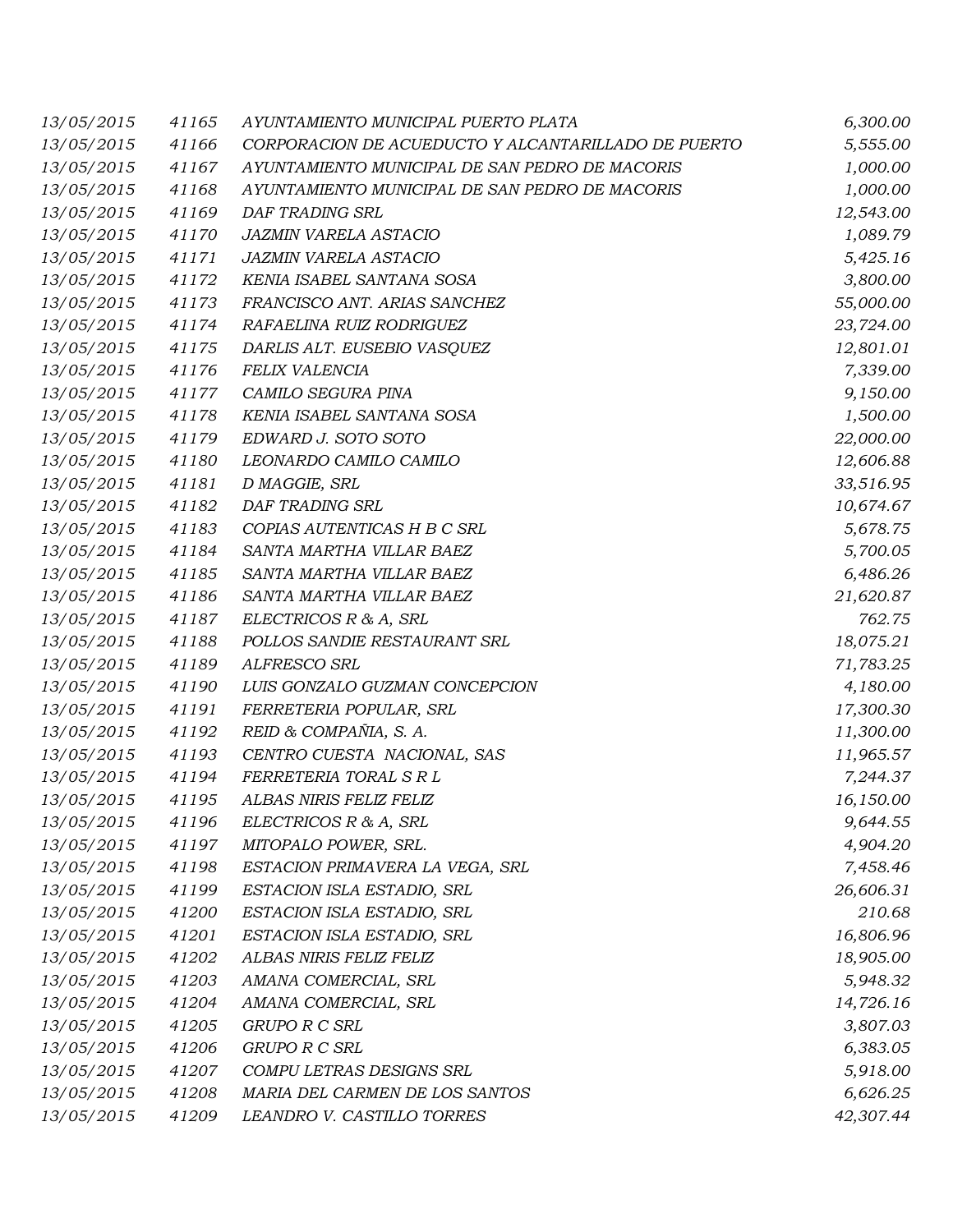| 13/05/2015 | 41210 | MANUEL URBAEZ VALENTIN                                | 28,825.00    |
|------------|-------|-------------------------------------------------------|--------------|
| 13/05/2015 | 41211 | YESSIRY F. VICTORIANO JOA                             | 17,985.60    |
| 13/05/2015 | 41212 | DELGISA ALT. ESPINO ABUD                              | 2,448.00     |
| 13/05/2015 | 41213 | YESSIRY F. VICTORIANO JOA                             | 8,000.00     |
| 13/05/2015 | 41214 | JOSEFINA BURGOS FAJARDO                               | 4,326.83     |
| 13/05/2015 | 41215 | CLARIS R. POLANCO ROQUE                               | 14,550.50    |
| 13/05/2015 | 41216 | RAMONA VALLEJO PAYANO                                 | 5,360.00     |
| 13/05/2015 | 41217 | RAMONA VALLEJO PAYANO                                 | 24,128.90    |
| 13/05/2015 | 41218 | SITIO GOURMET SRL                                     | 95,061.25    |
| 13/05/2015 | 41219 | OMAR SANTANA MARTINEZ                                 | 11,900.00    |
| 13/05/2015 | 41220 | ALEXIS A. GOMEZ GERALDINO                             | 36,560.24    |
| 13/05/2015 | 41221 | TOGARMA ABREU ROSARIO                                 | 35,800.00    |
| 14/05/2015 | 41222 | SANTO DOMINGO MOTORS COMPANY, S. A.                   | 21,492.62    |
| 14/05/2015 | 41223 | MERCEDES ADRIANA SOTO MEJIA                           | 14,700.00    |
| 14/05/2015 | 41224 | KERWIN ALB. SOSA ESTEVEZ                              | 4,119.76     |
| 14/05/2015 | 41225 | CONSTRUCTORA CARRASQUERO SRL                          | 1,133,068.42 |
| 15/05/2015 | 41226 | FRANCIS A. LEGUISAMON REYES                           | 70,968.80    |
| 15/05/2015 | 41227 | CLAUDIO ORTIZ OLIVO                                   | 750,545.24   |
| 15/05/2015 | 41228 | REID & COMPANIA, S. A.                                | 10,063.94    |
| 15/05/2015 | 41229 | SOTERO PERALTA & ASOCIADOS SRL                        | 43,040.00    |
| 15/05/2015 | 41230 | MANUEL R. HERRERA CARBUCCIA                           | 4,925.53     |
| 15/05/2015 | 41231 | RUTH ESTHER ORTIZ ACOSTA                              | 33,000.00    |
| 15/05/2015 | 41232 | BANCO DE RESERVAS DE LA REPUBLICA DOMINICANA          | 34,450.00    |
| 15/05/2015 | 41233 | EMPRESA DISTRIBUIDORA DE ELECTRICIDAD DEL ESTE, S. A. | 0.00         |
| 15/05/2015 | 41234 | EMPRESA DISTRIBUIDORA DE ELECTRICIDAD DEL ESTE, S. A. | 2,634,116.45 |
| 18/05/2015 | 41235 | SANTA MARTHA VILLAR BAEZ                              | 5,208.67     |
| 18/05/2015 | 41236 | FERRETERIA AMERICANA, SAS                             | 4,902.65     |
| 18/05/2015 | 41237 | D MAGGIE, SRL                                         | 20,110.17    |
| 18/05/2015 | 41238 | ESTACION DE SERVICIO JAVIER SRL                       | 4,881.38     |
| 18/05/2015 | 41239 | PERSEUS COMERCIAL, SRL                                | 3,189.09     |
| 18/05/2015 | 41240 | CESAR ANTONIO GARCIA OLIVERO                          | 1,900.00     |
| 18/05/2015 | 41241 | ISMAEL NEHEMIAS RAMIREZ SANTANA                       | 1,378.29     |
| 18/05/2015 | 41242 | AMADA N. TEJEDA HERNANDEZ                             | 0.00         |
| 18/05/2015 | 41243 | ELIANNE ALEJO ROSADO                                  | 3,394.70     |
| 18/05/2015 | 41244 | NOLSI Y. RUIZ TERRERO                                 | 5,259.00     |
| 18/05/2015 | 41245 | SARA M. MORILLO HERNANDEZ                             | 5,654.00     |
| 18/05/2015 | 41246 | ALTICE HISPANIOLA S A                                 | 1,358.14     |
| 18/05/2015 | 41247 | ABRAHAN N. SEVERINO SALDIVAR                          | 16,916.10    |
| 18/05/2015 | 41248 | AMANDA N. TEJADA HERNANDEZ                            | 21,900.00    |
| 18/05/2015 | 41249 | W J SERVICE CENTER SRL                                | 48,228.20    |
| 18/05/2015 | 41250 | PRICESMART DOMINICANA SRL                             | 35,620.86    |
| 19/05/2015 | 41251 | UNIDAD TECNOLOGICA DOMINICANA, SRL                    | 1,145,565.30 |
| 19/05/2015 | 41252 | SEGUROS BANRESERVAS, S. A.                            | 1,696,971.85 |
| 19/05/2015 | 41253 | TRICOM SA                                             | 12,032.60    |
| 19/05/2015 | 41254 | D MAGGIE, SRL                                         | 26,238.98    |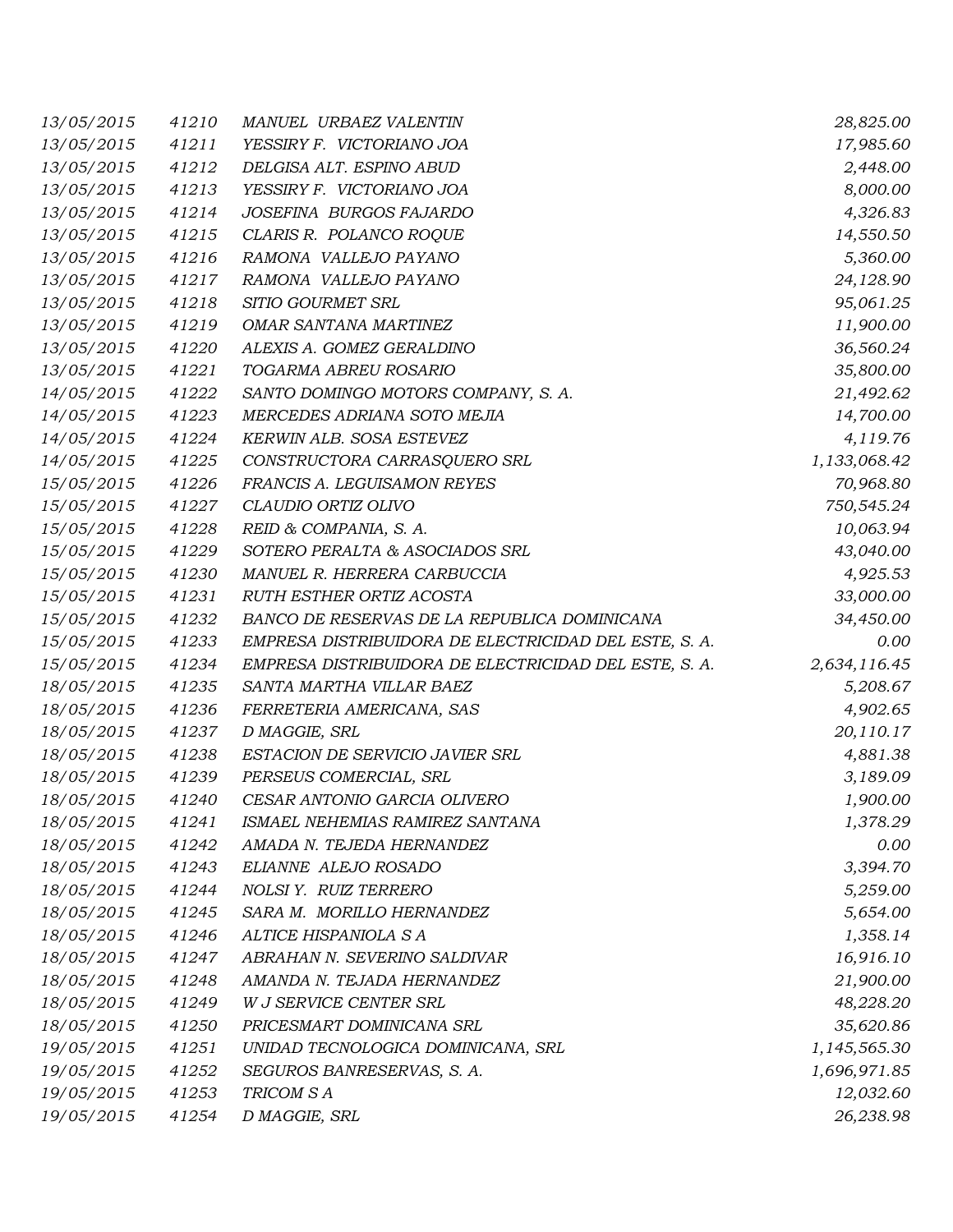| 19/05/2015 | 41255 | ORQUIDEA LACHAPEL MORILLO              | 21,375.00    |
|------------|-------|----------------------------------------|--------------|
| 19/05/2015 | 41256 | RUHT ESTHER ORTIZ ACOSTA               | 47,773.27    |
| 21/05/2015 | 41257 | TRIGI TRAVEL SRL                       | 21,792.90    |
| 21/05/2015 | 41258 | TRIGI TRAVEL SRL                       | 35,256.40    |
| 21/05/2015 | 41259 | HECTOR A. DENO FIGUEREO                | 40,000.00    |
| 21/05/2015 | 41260 | HILDA Y. MARTE GUZMAN                  | 25,200.00    |
| 21/05/2015 | 41261 | YSABEL BERNAVIDES                      | 5,972.05     |
| 22/05/2015 | 41262 | TRICOM SA                              | 1,529.74     |
| 22/05/2015 | 41263 | SILVIA M. EUSEBIO ARIAS                | 5,995.00     |
| 25/05/2015 | 41264 | COMPANIA DOMINICANA DE TELEFONOS, S.A. | 2,906,212.40 |
| 25/05/2015 | 41265 | MARIANO GERMAN MEJIA                   | 116,789.65   |
| 25/05/2015 | 41266 | VICTOR J. CASTELLANOS ESTRELLA         | 91,000.00    |
| 25/05/2015 | 41267 | JOSE A. CRUCETA ALMANZAR               | 91,000.00    |
| 25/05/2015 | 41268 | FRANCISCO ANT. JEREZ MENA              | 91,000.00    |
| 25/05/2015 | 41269 | EDGARDO HERNANDEZ MEJIA                | 91,000.00    |
| 25/05/2015 | 41270 | SARA I. HENRIQUEZ MARIN                | 91,000.00    |
| 25/05/2015 | 41271 | ROBERT C. PLACENCIA ALVAREZ            | 91,000.00    |
| 25/05/2015 | 41272 | DULCE M. RODRIGUEZ BLANCO              | 91,000.00    |
| 25/05/2015 | 41273 | MINERVA A. COCCO SUBERO                | 6,000.00     |
| 25/05/2015 | 41274 | FLABIS M. SANCHEZ CARRASCO             | 10,000.00    |
| 25/05/2015 | 41275 | COR. EDWARD R. SANCHEZ GONZALEZ        | 13,000.00    |
| 25/05/2015 | 41276 | CAPITAN LUIS MARIÑEZ P.                | 1,600.00     |
| 26/05/2015 | 41277 | FRANKLYN E. JAQUEZ HERNANDEZ           | 3,495.50     |
| 26/05/2015 | 41278 | JOSE ARTURO URIBE EFRES                | 87,217.32    |
| 26/05/2015 | 41279 | UNIVERSIDAD AUTONOMA DE SANTO DOMINGO  | 13,375.00    |
| 26/05/2015 | 41280 | FRANCISCO J. GUILLEN BLANDINO          | 10,000.00    |
| 26/05/2015 | 41281 | EUSEBIO V. VALLE REYES                 | 1,529.50     |
| 26/05/2015 | 41282 | MELANIO MATOS JIMENEZ                  | 2,400.00     |
| 26/05/2015 | 41283 | SERVIO ANT. MONTILLA M.                | 6,000.00     |
| 26/05/2015 | 41284 | JOSELYN A. MATEO SALCIE                | 5,400.00     |
| 26/05/2015 | 41285 | RUTH E. BRIOSO DE LEON                 | 2,400.00     |
| 26/05/2015 | 41286 | <b>COLECTOR DE IMPUESTOS INTERNOS</b>  | 140,638.62   |
| 26/05/2015 | 41287 | COLECTOR DE IMPUESTOS INTERNOS         | 64,142.66    |
| 26/05/2015 | 41288 | PETRA BERNABELA RIVAS HERASME          | 6,480.00     |
| 26/05/2015 | 41289 | LIBRADO ANT. TEJEDA CASTILLO           | 74,087.92    |
| 26/05/2015 | 41290 | LIBRADO ANT. TEJEDA CASTILLO           | 136,200.00   |
| 26/05/2015 | 41291 | HECTOR A. DENO FIGUEREO                | 21,351.44    |
| 26/05/2015 | 41292 | MARINO G. GUZMAN HERNANDEZ             | 66,500.00    |
| 26/05/2015 | 41293 | PORFIRIO J. HERNANDEZ MEDINA           | 131,000.00   |
| 26/05/2015 | 41294 | <b>MARTIN REYES VICENTE</b>            | 3,500.00     |
| 26/05/2015 | 41295 | DISTRIBUIDORA ORTIZ, SRL               | 16,717.00    |
| 26/05/2015 | 41296 | COMPU LETRAS DESIGNS SRL               | 25,888.56    |
| 26/05/2015 | 41297 | ROMACA INDUSTRIAL, S. A.               | 33,325.96    |
| 26/05/2015 | 41298 | ROMACA INDUSTRIAL, S. A.               | 104,378.10   |
| 26/05/2015 | 41299 | <b>LEONCIO MORALES</b>                 | 850.00       |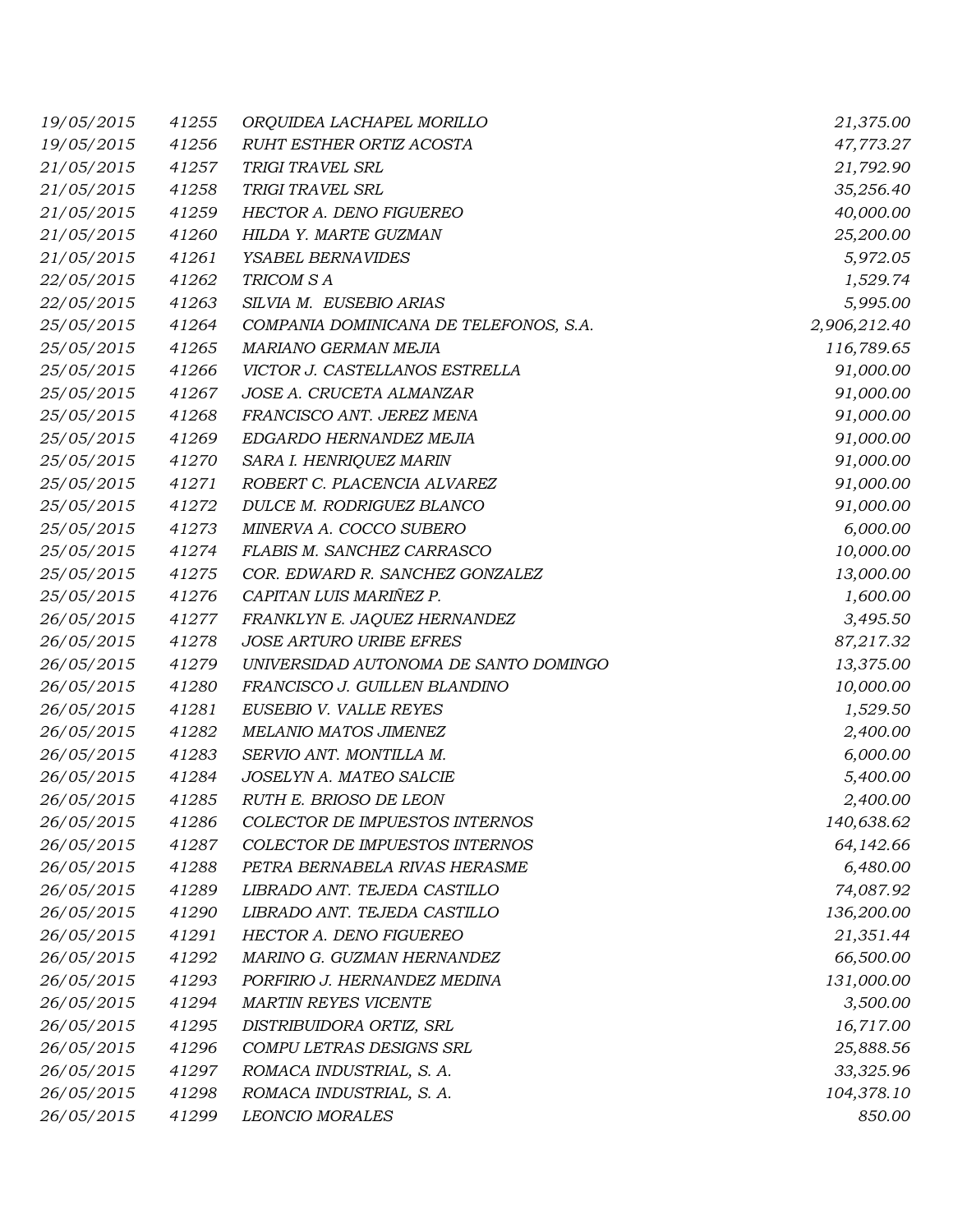| 26/05/2015 | 41300 | ANTONIO MARTINEZ                                     | 3,500.00     |
|------------|-------|------------------------------------------------------|--------------|
| 26/05/2015 | 41301 | JOSE I. DONE CORDERO                                 | 2,200.00     |
| 26/05/2015 | 41302 | LUIS FERNANDO VASQUEZ                                | 2,400.00     |
| 26/05/2015 | 41303 | MANUEL A. SANCHEZ MARTE                              | 3,000.00     |
| 26/05/2015 | 41304 | LUIS ALB. MOSCAT MARTINEZ                            | 3,000.00     |
| 26/05/2015 | 41305 | CARMEN DE JESUS DE JS. DE BERNAL                     | 1,500.00     |
| 26/05/2015 | 41306 | FIOL D. CABREJA                                      | 4,355.56     |
| 26/05/2015 | 41307 | CANDIDA U. GOMEZ CUEVAS                              | 2,940.00     |
| 26/05/2015 | 41308 | PETRONILA ALMONTE                                    | 15,537.15    |
| 26/05/2015 | 41309 | YRIA F. PENA VDA. READ                               | 23,781.34    |
| 26/05/2015 | 41310 | NORMA ALT. JIMENEZ                                   | 2,184.00     |
| 26/05/2015 | 41311 | ANA ANTONIA SANTO                                    | 2,184.00     |
| 26/05/2015 | 41312 | LILIANA CRUZ MOLINA VARGAS                           | 14,700.00    |
| 26/05/2015 | 41313 | BIENVENIDA C. SIERRA FERRERAS                        | 3,000.00     |
| 26/05/2015 | 41314 | OCTAVIA REYES BATISTA                                | 10,418.49    |
| 26/05/2015 | 41315 | ASIA N. DEYANIRA HUERTAS                             | 36,089.38    |
| 26/05/2015 | 41316 | JUANA PAULINO NUNEZ                                  | 5,117.50     |
| 26/05/2015 | 41317 | MARIA MAGDALENA SIERRA PEREZ                         | 8,933.86     |
| 26/05/2015 | 41318 | BEATRIZ C. SILFA HERNADEZ                            | 20,000.00    |
| 26/05/2015 | 41319 | CONSEJO DEL PODER JUDICIAL                           | 859.40       |
| 26/05/2015 | 41320 | EDENORTE DOMINICANA, S. A.                           | 624,171.10   |
| 26/05/2015 | 41321 | EDENORTE DOMINICANA, S. A.                           | 3,851,858.68 |
| 26/05/2015 | 41322 | EDESUR DOMINICANA, S. A.                             | 6,555,081.27 |
| 26/05/2015 | 41323 | WINDTELECOM, S. A.                                   | 210,132.00   |
| 26/05/2015 | 41324 | WINDTELECOM, S. A.                                   | 2,440.47     |
| 26/05/2015 | 41325 | MAPFRE BHD, COMPANIA DE SEGUROS, S. A.               | 792,959.58   |
| 26/05/2015 | 41326 | ESTACION ISLA ESTADIO, SRL                           | 273.56       |
| 26/05/2015 | 41327 | CENTRO CUESTA NACIONAL, SAS                          | 17,431.69    |
| 26/05/2015 | 41328 | ALBAS NIRIS FELIZ FELIZ                              | 17,670.00    |
| 26/05/2015 | 41329 | ESPINAL S POLLOS Y MAS SRL                           | 7,073.75     |
| 26/05/2015 | 41330 | LA INNOVACION, SRL                                   | 7,826.70     |
| 26/05/2015 | 41331 | LA INNOVACION, SRL                                   | 24,256.70    |
| 26/05/2015 | 41332 | ALBAS NIRIS FELIZ FELIZ                              | 13,585.00    |
| 26/05/2015 | 41333 | ALBAS NIRIS FELIZ FELIZ                              | 17,195.00    |
| 26/05/2015 | 41334 | LA INNOVACION, SRL                                   | 13,263.14    |
| 26/05/2015 | 41335 | AMANA COMERCIAL, SRL                                 | 36,182.60    |
| 26/05/2015 | 41336 | LA INNOVACION, SRL                                   | 102,083.05   |
| 26/05/2015 | 41337 | REFRIPARTES, S. A.                                   | 22,025.42    |
| 26/05/2015 | 41338 | CORPORACION DE ACUEDUCTO Y ALCANTARILLADO DEL MUNICI | 1,350.00     |
| 26/05/2015 | 41339 | CORPORACION DEL ACUEDUCTO Y ALCANTARILLADO DE SANTO  | 4,298.00     |
| 26/05/2015 | 41340 | CORPORACION DEL ACUEDUCTO Y ALCANTARILLADO DE SANTO  | 35,982.00    |
| 26/05/2015 | 41341 | AYUNTAMIENTO DEL DISTRITO NACIONAL                   | 31,251.00    |
| 26/05/2015 | 41342 | AYUNTAMIENTO MUNICIPAL JARABACOA                     | 200.00       |
| 26/05/2015 | 41343 | LEONARDO CAMILO CAMILO                               | 12,389.51    |
| 26/05/2015 | 41344 | CORPORACION DEL ACUEDUCTO Y ALCANTARILLADO DE LA VEG | 14,153.00    |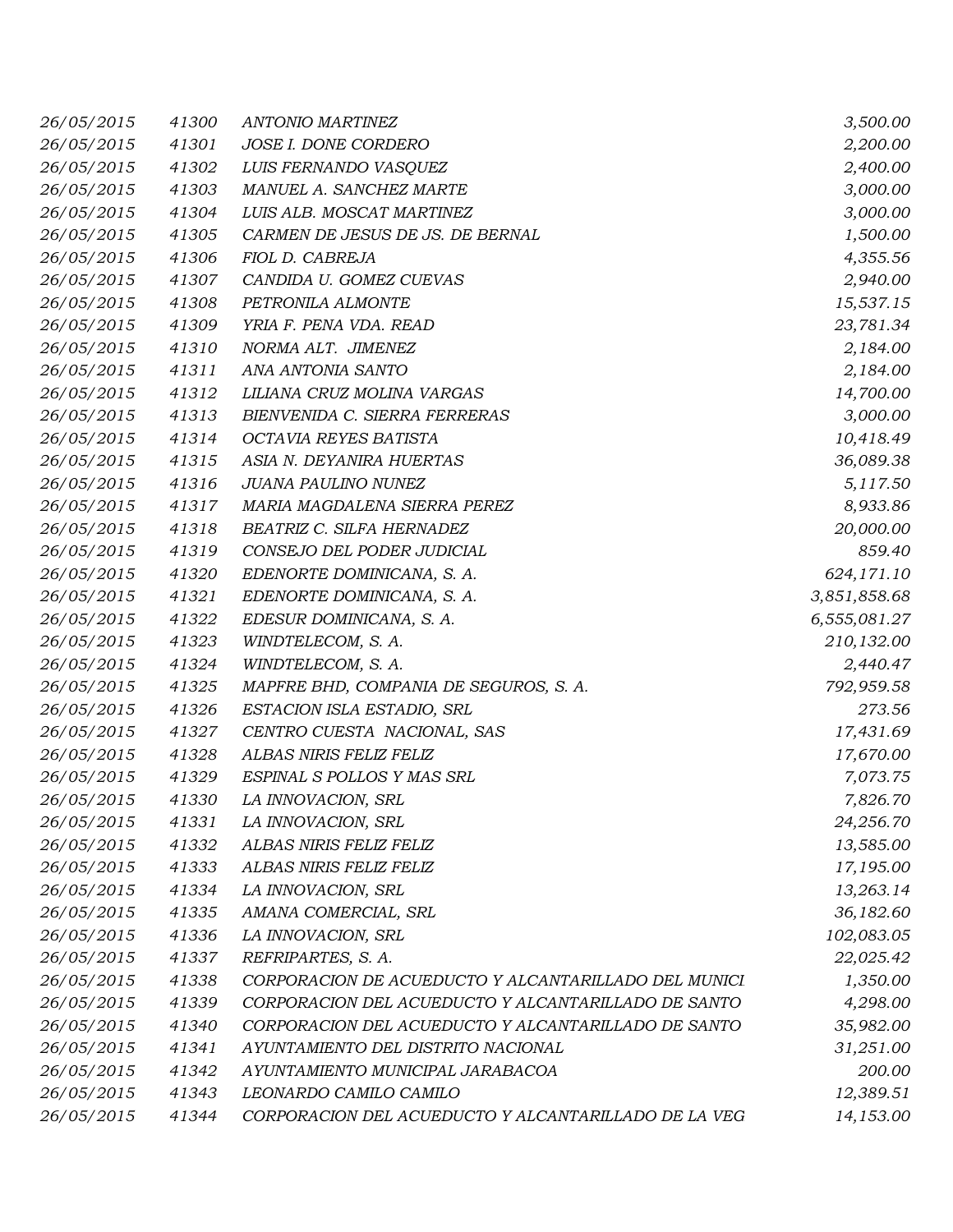| 26/05/2015 | 41345 | <b>CONSOLIDOM SRL</b>               | 125,236.45 |
|------------|-------|-------------------------------------|------------|
| 26/05/2015 | 41346 | ESTACION ISLA ESTADIO, SRL          | 4,021.33   |
| 26/05/2015 | 41347 | CENTRO CUESTA NACIONAL, SAS         | 41,683.72  |
| 26/05/2015 | 41348 | <b>GRUPO R C SRL</b>                | 545.85     |
| 26/05/2015 | 41349 | FELIZ RUIZ & CO. SRL                | 17,171.25  |
| 26/05/2015 | 41350 | FELIZ RUIZ & CO. SRL                | 11,875.00  |
| 26/05/2015 | 41351 | MARGRAF, SRL                        | 322.80     |
| 26/05/2015 | 41352 | MARGRAF, SRL                        | 1,205.12   |
| 26/05/2015 | 41353 | MARGRAF, SRL                        | 35,340.00  |
| 26/05/2015 | 41354 | MARGRAF, SRL                        | 2,680.36   |
| 26/05/2015 | 41355 | TECNAS EIRL                         | 5,107.87   |
| 26/05/2015 | 41356 | TECNAS EIRL                         | 49,344.85  |
| 26/05/2015 | 41357 | TONOS & COLORES SRL                 | 130,026.57 |
| 26/05/2015 | 41358 | REFRIPARTES, S. A.                  | 82,622.15  |
| 26/05/2015 | 41359 | REFRIPARTES, S. A.                  | 170,457.62 |
| 26/05/2015 | 41360 | VENTANAS INDUSTRIALES C & J SRL     | 15,255.00  |
| 26/05/2015 | 41361 | SIERRA PEÑA AUTO SERVICE SRL        | 46,063.56  |
| 26/05/2015 | 41362 | ALFRESCO SRL                        | 59,918.25  |
| 26/05/2015 | 41363 | MANUEL RAMON RIVERA VALETTE         | 2,707.50   |
| 26/05/2015 | 41364 | SUPERMERCADO EL GRAN PORVENIR S R L | 29,566.74  |
| 26/05/2015 | 41365 | SOLO CARLOS GOURMET, SRL            | 7,725.00   |
| 26/05/2015 | 41366 | PETRA BERNABELA RIVAS HERASME       | 9,000.00   |
| 26/05/2015 | 41367 | UNIDAD TECNOLOGICA DOMINICANA, SRL  | 31,316.38  |
| 26/05/2015 | 41368 | TONOS & COLORES SRL                 | 164,505.68 |
| 26/05/2015 | 41369 | TONOS & COLORES SRL                 | 46,285.96  |
| 26/05/2015 | 41370 | SANTA MARTHA VILLAR BAEZ            | 28,795.07  |
| 26/05/2015 | 41371 | AMANA COMERCIAL, SRL                | 9,428.70   |
| 26/05/2015 | 41372 | AMANA COMERCIAL, SRL                | 46,254.11  |
| 26/05/2015 | 41373 | FERRETERIA POPULAR, SRL             | 0.00       |
| 26/05/2015 | 41374 | FERRETERIA POPULAR, SRL             | 13,242.47  |
| 26/05/2015 | 41375 | GBM DOMINICANA S A                  | 872,764.71 |
| 26/05/2015 | 41376 | INTERDECO, SRL.                     | 9,371.96   |
| 26/05/2015 | 41377 | INTERDECO, SRL.                     | 45,391.06  |
| 26/05/2015 | 41378 | AMANA COMERCIAL, SRL                | 12,247.28  |
| 26/05/2015 | 41379 | ESTACION PRIMAVERA LA VEGA, SRL     | 10,443.54  |
| 26/05/2015 | 41380 | AGUA CRYSTAL, S. A.                 | 144,827.02 |
| 26/05/2015 | 41381 | ALBAS NIRIS FELIZ FELIZ             | 20,995.00  |
| 26/05/2015 | 41382 | 2P TECHNOLOGY, SRL                  | 42,688.01  |
| 26/05/2015 | 41383 | ATHILL & MARTINEZ, S. A.            | 263,403.00 |
| 26/05/2015 | 41384 | DAF TRADING SRL                     | 2,825.00   |
| 26/05/2015 | 41385 | EXODO SOLUCIONES, SRL.              | 51,921.54  |
| 26/05/2015 | 41386 | ELECTRICOS R & A, SRL               | 24,272.40  |
| 26/05/2015 | 41387 | CENTRO CUESTA NACIONAL, SAS         | 12,320.44  |
| 26/05/2015 | 41388 | MUEBLES OMAR, S. A.                 | 103,923.84 |
| 26/05/2015 | 41389 | MUEBLES OMAR, S. A.                 | 207,227.87 |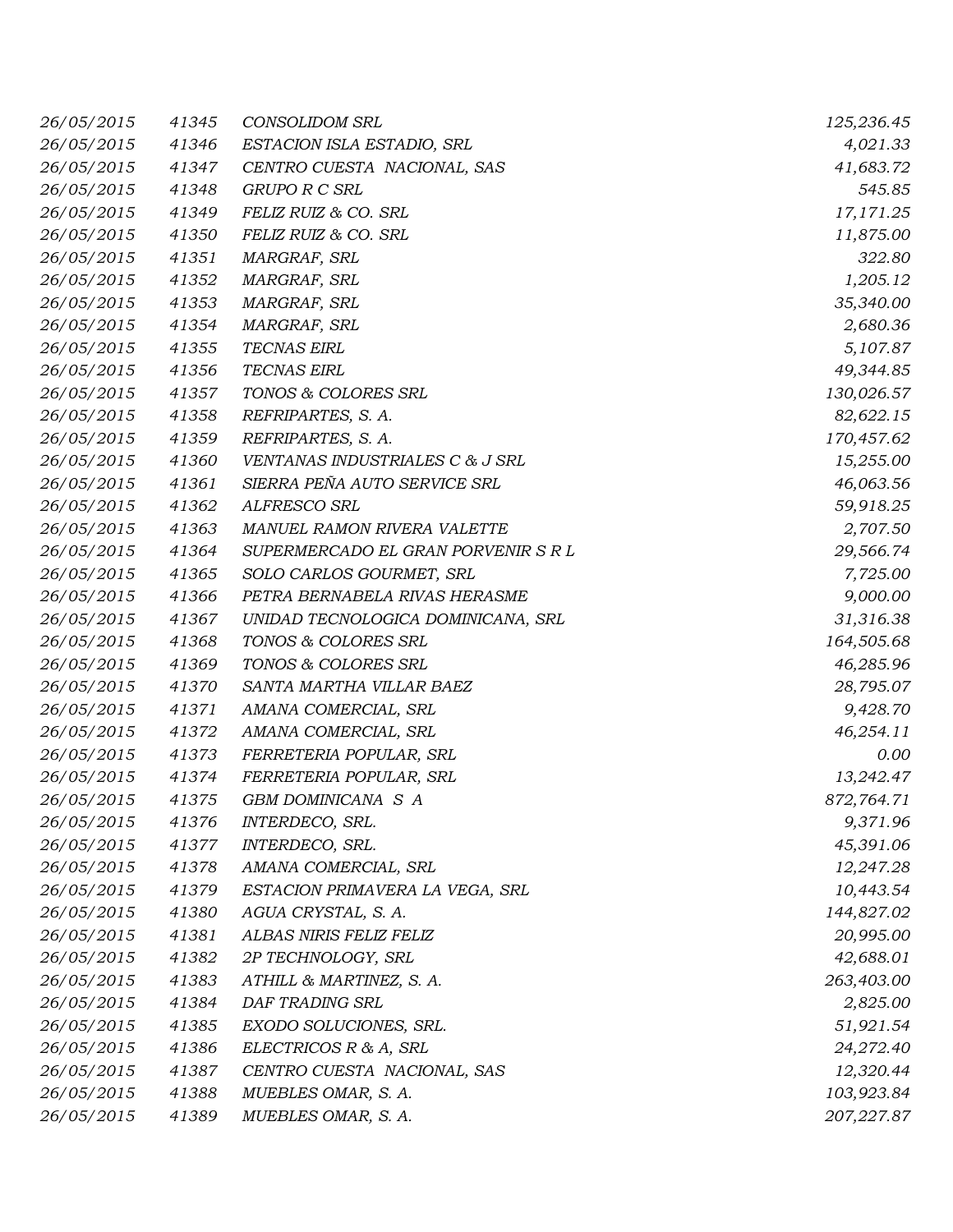| 26/05/2015 | 41390 | MUEBLES OMAR, S. A.                          | 3,228.00   |
|------------|-------|----------------------------------------------|------------|
| 26/05/2015 | 41391 | REFRICENTRO LOS PRADOS, SRL.                 | 51,472.46  |
| 26/05/2015 | 41392 | ELECTRICOS R & A, SRL                        | 25,357.20  |
| 26/05/2015 | 41393 | MUNOZ CONCEPTO MOBILIARIO, SRL               | 117,520.00 |
| 26/05/2015 | 41394 | POLLO FELIZ SRL                              | 6,550.17   |
| 26/05/2015 | 41395 | PLADENT SRL                                  | 290,700.00 |
| 26/05/2015 | 41396 | ADMINISTRACION DE ESTACIONES DE SERVICIO SAS | 712,500.00 |
| 26/05/2015 | 41397 | SKAGEN, SRL                                  | 101,805.94 |
| 26/05/2015 | 41398 | BELTREZ DECORAUTO SRL                        | 24,747.00  |
| 26/05/2015 | 41399 | OMEGA TECH, S. A.                            | 90,281.24  |
| 26/05/2015 | 41400 | EMPRESA DE INGENIERIA SAS                    | 118,873.74 |
| 26/05/2015 | 41401 | ATHILL & MARTINEZ, S. A.                     | 33,052.50  |
| 26/05/2015 | 41402 | PADRON OFFICE SUPPLY SRL                     | 225,214.75 |
| 26/05/2015 | 41403 | TRACE INTERNATIONAL, SRL                     | 84,271.19  |
| 26/05/2015 | 41404 | MUEBLES OMAR, S. A.                          | 62,986.67  |
| 27/05/2015 | 41405 | FERRETERIA POPULAR, SRL                      | 31,860.35  |
| 27/05/2015 | 41406 | FERRETERIA POPULAR, SRL                      | 55,257.00  |
| 27/05/2015 | 41407 | MUEBLES OMAR, S. A.                          | 7,491.90   |
| 27/05/2015 | 41408 | SANTA MARTHA VILLAR BAEZ                     | 2,358.64   |
| 27/05/2015 | 41409 | SANTA MARTHA VILLAR BAEZ                     | 1,965.53   |
| 27/05/2015 | 41410 | SANTA MARTHA VILLAR BAEZ                     | 3,243.13   |
| 27/05/2015 | 41411 | MITOPALO POWER, SRL.                         | 141,288.42 |
| 27/05/2015 | 41412 | <b>MIXTLI GRAFIKA EIRL</b>                   | 24,748.00  |
| 27/05/2015 | 41413 | ESPECIALIDADES EN CARROCERIAS JG SRL         | 112,352.75 |
| 27/05/2015 | 41414 | TERMO ENVASES, S. A.                         | 122,702.47 |
| 27/05/2015 | 41415 | VIAMAR, S. A.                                | 4,424.24   |
| 27/05/2015 | 41416 | NEW IMAGE SOLUTIONS AND MARKETING SRL        | 15,255.00  |
| 27/05/2015 | 41417 | SYNTES S R L                                 | 48,267.55  |
| 27/05/2015 | 41418 | RESTAURANT EL PATIO FAMILIAR ZAPATA, SRL     | 33,448.00  |
| 27/05/2015 | 41419 | MAPFRE BHD, COMPANIA DE SEGUROS, S. A.       | 805,162.92 |
| 27/05/2015 | 41420 | MAPFRE BHD, COMPANIA DE SEGUROS, S. A.       | 798,077.79 |
| 27/05/2015 | 41421 | POLLOS SANDIE RESTAURANT SRL                 | 23, 102.75 |
| 27/05/2015 | 41422 | DELGADO S CREACIONES METALICAS, SRL          | 36,584.00  |
| 27/05/2015 | 41423 | ALTAGRACIA LIBERTAD LEYBA ACOSTA             | 16,200.00  |
| 27/05/2015 | 41424 | W J SERVICE CENTER SRL                       | 17,279.71  |
| 27/05/2015 | 41425 | <b>GRUPO R C SRL</b>                         | 2,690.00   |
| 27/05/2015 | 41426 | D MAGGIE, SRL                                | 27,292.37  |
| 27/05/2015 | 41427 | CLARIBEL GONZALEZ FERNANDEZ                  | 14,440.00  |
| 27/05/2015 | 41428 | INDUSTRIA CARTONERA DOMINICANA               | 208,833.49 |
| 27/05/2015 | 41429 | COMPANIA COMERCIAL CARIBE SAS                | 323,202.60 |
| 27/05/2015 | 41430 | EIKON SAS                                    | 479,301.59 |
| 27/05/2015 | 41431 | CENTRO AUTOMOTRIZ DURAN SRL                  | 17,770.14  |
| 27/05/2015 | 41432 | CENTRO AUTOMOTRIZ DURAN SRL                  | 48,796.60  |
| 27/05/2015 | 41433 | <b>IDOM SAS</b>                              | 3,040.00   |
| 27/05/2015 | 41434 | GRUPO R C SRL                                | 5,152.03   |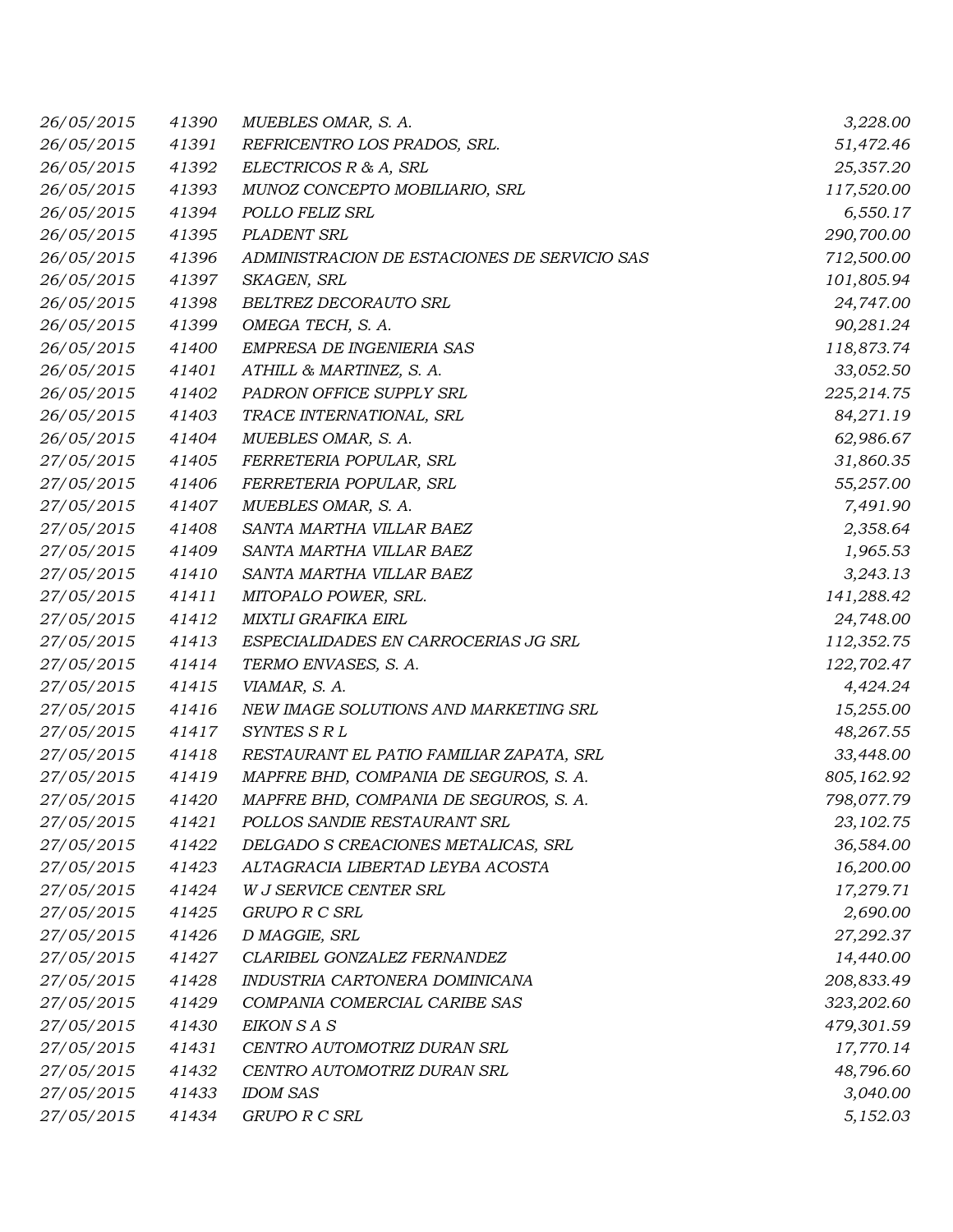| 27/05/2015 | 41435 | INGENIERIA VIAL ESTRUCT. HIDRAUL. ELECT. SRL       | 4,139,392.04 |
|------------|-------|----------------------------------------------------|--------------|
| 27/05/2015 | 41436 | <b>IVAN J. RODRIGUEZ ALONZO</b>                    | 5,548.95     |
| 27/05/2015 | 41437 | GRUPO R C SRL                                      | 5,197.62     |
| 27/05/2015 | 41438 | ROSMERY RODRIGUEZ TAVERAS                          | 41,456.81    |
| 27/05/2015 | 41439 | ALBA OLIVA CASTANO GARCIA                          | 18,455.66    |
| 27/05/2015 | 41440 | GRISEL PEREZ OZUNA                                 | 3,340.00     |
| 27/05/2015 | 41441 | JOSEFINA BURGOS FAJARDO                            | 5, 133. 14   |
| 27/05/2015 | 41442 | JOSEFINA ALT. POLANCO ROSADO                       | 1,967.84     |
| 27/05/2015 | 41443 | PROVIDENCIA E. MONTAS DE DURAN                     | 10,000.00    |
| 27/05/2015 | 41444 | CARMEN L. CRUZ SANCHEZ                             | 10,000.00    |
| 27/05/2015 | 41445 | RAFAEL ANT. GARCIA                                 | 42,781.94    |
| 27/05/2015 | 41446 | NORA C. RONE P.                                    | 15,000.00    |
| 27/05/2015 | 41447 | CALIXTO MEDINA CUEVAS                              | 5,000.00     |
| 27/05/2015 | 41448 | ANA M. RODRIGUEZ SALADO                            | 8,700.00     |
| 27/05/2015 | 41449 | RAFAEL A. CALERO ROJAS                             | 3,500.00     |
| 27/05/2015 | 41450 | MARIA NELLY BAEZ A.                                | 5,000.00     |
| 27/05/2015 | 41451 | TERESA DE LA CRUZ LEONARDO                         | 6,000.00     |
| 27/05/2015 | 41452 | DIGNA R. ALMONTE FERNANDEZ                         | 26,000.00    |
| 27/05/2015 | 41453 | CRUZ A. SILVIA TREMOLS                             | 14,583.34    |
| 27/05/2015 | 41454 | ANTONIA DOLORES CABA                               | 12,348.00    |
| 27/05/2015 | 41455 | MARIA E. VASQUEZ P.                                | 15,944.45    |
| 27/05/2015 | 41456 | CELESTE A. OVIEDO O.                               | 3,000.00     |
| 27/05/2015 | 41457 | PORFIRIO ESTEVEZ CANELA                            | 21,500.00    |
| 27/05/2015 | 41458 | RAMON E. BAEZ RODRIGUEZ                            | 7,000.00     |
| 27/05/2015 | 41459 | LORENZA G. CORNELIO Y C.                           | 39,916.80    |
| 27/05/2015 | 41460 | MIGUEL A. RUIZ BRACHE                              | 15,000.00    |
| 27/05/2015 | 41461 | MARIA DEL C. GUZMAN GONZALEZ                       | 5,000.00     |
| 27/05/2015 | 41462 | YOLANDE DARDENNE VDA. CRUZ                         | 8,000.00     |
| 27/05/2015 | 41463 | <b>BALBINA LIRIANO</b>                             | 11,800.00    |
| 27/05/2015 | 41464 | DIEGO DE LA CRUZ GOMEZ                             | 8,533.33     |
| 27/05/2015 | 41465 | ANTONIA ABAB Q. VDA. ORTEGA                        | 3,072.00     |
| 27/05/2015 | 41466 | CLARA M. SOSA DE BUENO                             | 5,975.82     |
| 27/05/2015 | 41467 | MARGARITA HIDALGO                                  | 4,122.20     |
| 27/05/2015 | 41468 | MERCEDES ALT. PASCUAL SUERO                        | 4,000.00     |
| 27/05/2015 | 41469 | CONSEJO DEL PODER JUDICIAL                         | 373.96       |
| 27/05/2015 | 41470 | <b>MADEINSA SRL</b>                                | 227,155.55   |
| 27/05/2015 | 41471 | MADEINSA, SRL                                      | 64,560.00    |
| 27/05/2015 | 41472 | MADEINSA SRL                                       | 499,301.11   |
| 27/05/2015 | 41473 | MADEINSA, SRL                                      | 69,294.40    |
| 27/05/2015 | 41474 | MADEINSA, SRL                                      | 516,480.00   |
| 27/05/2015 | 41475 | MADEINSA, SRL                                      | 118,360.00   |
| 27/05/2015 | 41476 | SISTEMA DE INYECCION DIESEL, C. POR A. (SINDIESEL) | 129,787.48   |
| 27/05/2015 | 41477 | G. A. G.                                           | 162,032.54   |
| 27/05/2015 | 41478 | G. A. G.                                           | 167,919.25   |
| 27/05/2015 | 41479 | G. A. G.                                           | 82,067.80    |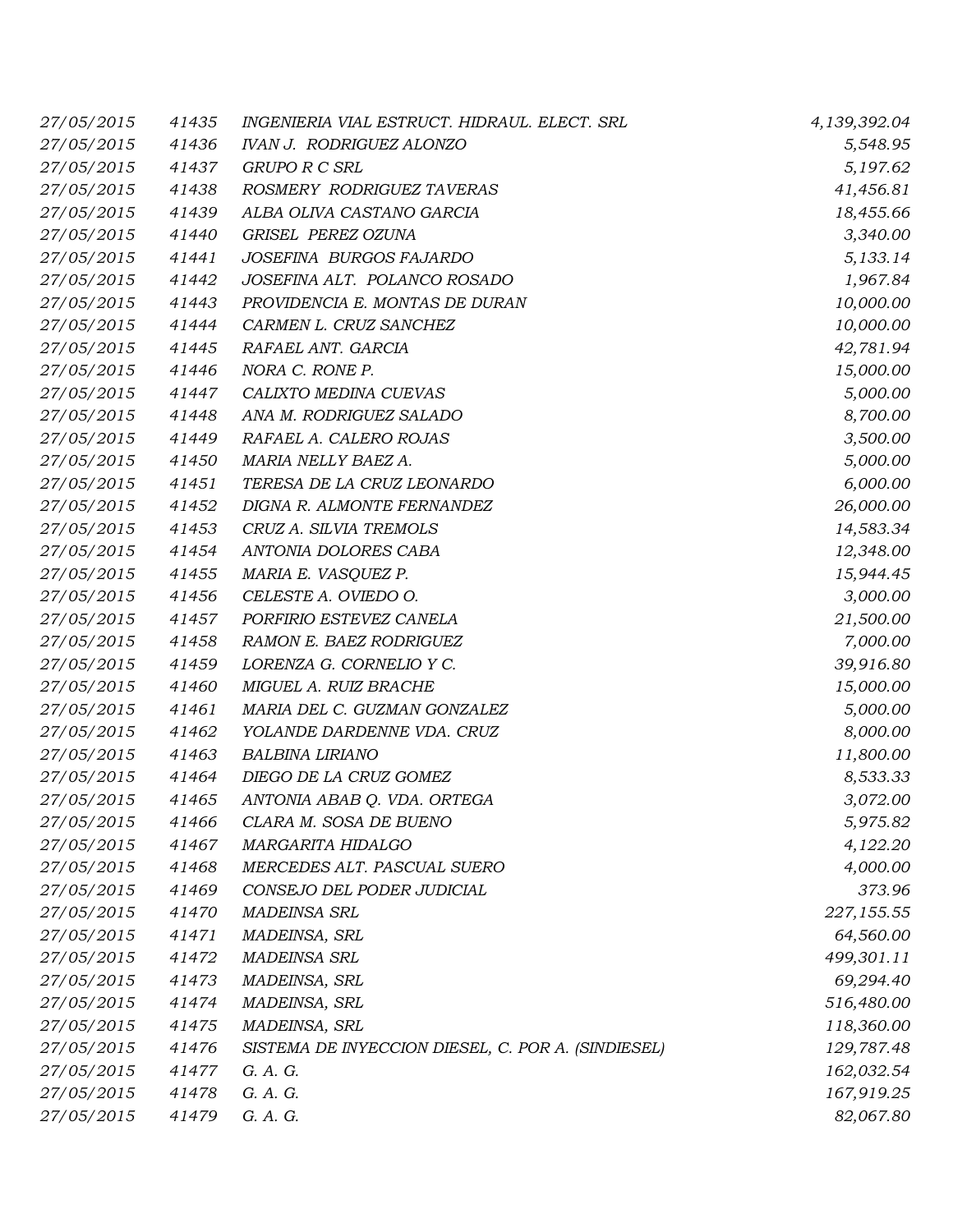| 27/05/2015 | 41480 | SILOSA, C. POR A.                                  | 164,135.59   |
|------------|-------|----------------------------------------------------|--------------|
| 27/05/2015 | 41481 | SILOSA, C. POR A.                                  | 89,225.93    |
| 27/05/2015 | 41482 | SILOSA, C. POR A.                                  | 79,076.73    |
| 27/05/2015 | 41483 | <b>LIMPIEZA EXPRESS</b>                            | 73,168.00    |
| 27/05/2015 | 41484 | <b>LIMPIEZA EXPRESS</b>                            | 77,472.00    |
| 27/05/2015 | 41485 | <b>LIMPIEZA EXPRESS</b>                            | 132,220.34   |
| 27/05/2015 | 41486 | ASCENSORES OMEGA DEL CARIBE                        | 2,735.59     |
| 27/05/2015 | 41487 | REFRIMARTE Y/O NELSON R. MARTE D.                  | 19,368.00    |
| 27/05/2015 | 41488 | FRANCISCO MARTINEZ                                 | 9,500.00     |
| 27/05/2015 | 41489 | SIMON DE JESUS PAULINO                             | 9,500.00     |
| 27/05/2015 | 41490 | DIONNIS DEL CARMEN TAVARES ESPINAL                 | 11,020.00    |
| 27/05/2015 | 41491 | ELBIO MIGUEL MOREAUX VERAS                         | 7,600.00     |
| 27/05/2015 | 41492 | TECNAS, C. POR A.                                  | 19,368.00    |
| 27/05/2015 | 41493 | INTER-CON SECURITY SYSTEMS, (DR) S.R.L.            | 1,187,897.03 |
| 27/05/2015 | 41494 | ASCENSORES OMEGA DEL CARIBE                        | 3,647.46     |
| 27/05/2015 | 41495 | HORWATH, SOTERO PERALTA & ASOCIADOS                | 43,040.00    |
| 27/05/2015 | 41496 | INST. NAC. DE AGUA POT. Y ALC. INAPA               | 77,000.00    |
| 27/05/2015 | 41497 | SOLUC. INT. DE SERV. DE APOYO A LA SALUD (SISALUD) | 19,039.72    |
| 27/05/2015 | 41498 | GLOBAL IMAGING PRODUCTS SRL                        | 402,424.00   |
| 27/05/2015 | 41499 | SECURITY DEVELOPMENT CORP., SRL, (SEDECORP)        | 3,228.00     |
| 27/05/2015 | 41500 | COOP. DE SERVS. Y PROD. MULT. (COOFALCONDO), INC.  | 6,982.50     |
| 27/05/2015 | 41501 | EDITORA JUDICIAL, SRL                              | 107,947.64   |
| 27/05/2015 | 41502 | RIKLIN NELSON PENA TREMOLS                         | 28,500.00    |
| 27/05/2015 | 41503 | PEDRO FERNANDEZ BATISTA                            | 2,850.00     |
| 27/05/2015 | 41504 | PROMOCIONES RADIALES ARIAS                         | 8,050.85     |
| 27/05/2015 | 41505 | ECHAVARRIA MORROBEL & ASOC. S.R.L.                 | 61,750.00    |
| 27/05/2015 | 41506 | EXODO SOLUCIONES, SRL                              | 12,072.18    |
| 27/05/2015 | 41507 | TECNIPISOS, S. A.                                  | 327,902.13   |
| 27/05/2015 | 41508 | SYNTES, S.R. L.                                    | 13,913.79    |
| 27/05/2015 | 41509 | SYNTES, S. R. L.                                   | 17,108.40    |
| 27/05/2015 | 41510 | TECNIPISOS, S. A.                                  | 244,995.11   |
| 27/05/2015 | 41511 | TECNIPISOS, S. A.                                  | 30,683.95    |
| 27/05/2015 | 41512 | TECNIPISOS, S. A.                                  | 61,366.65    |
| 27/05/2015 | 41513 | G. A. G.                                           | 47,599.33    |
| 27/05/2015 | 41514 | SILOSA, C. POR A.                                  | 132,180.60   |
| 27/05/2015 | 41515 | VITALIA JARDINERIA, S.R.L.                         | 40,888.00    |
| 27/05/2015 | 41516 | EXODO SOLUCIONES, SRL                              | 343,168.68   |
| 27/05/2015 | 41517 | JUAN ML. GUERRERO DE JESUS                         | 90,000.00    |
| 27/05/2015 | 41518 | MANUEL ULISES BONNELLY                             | 45,000.00    |
| 27/05/2015 | 41519 | RAFAEL A. MORETA CASTILLO                          | 53,389.83    |
| 27/05/2015 | 41520 | A.B. INDUSTRIAL SUPPLY CORP.                       | 8,206.78     |
| 27/05/2015 | 41521 | ANGELA TAVERAS MARTE CAPELLAN                      | 3,000.00     |
| 27/05/2015 | 41522 | ARIDIO ANT. MERCEDES SONE                          | 3,000.00     |
| 27/05/2015 | 41523 | BENJAMIN PEREZ FELIZ                               | 5,000.00     |
| 27/05/2015 | 41524 | CLAUDIA ALMONTE                                    | 3,000.00     |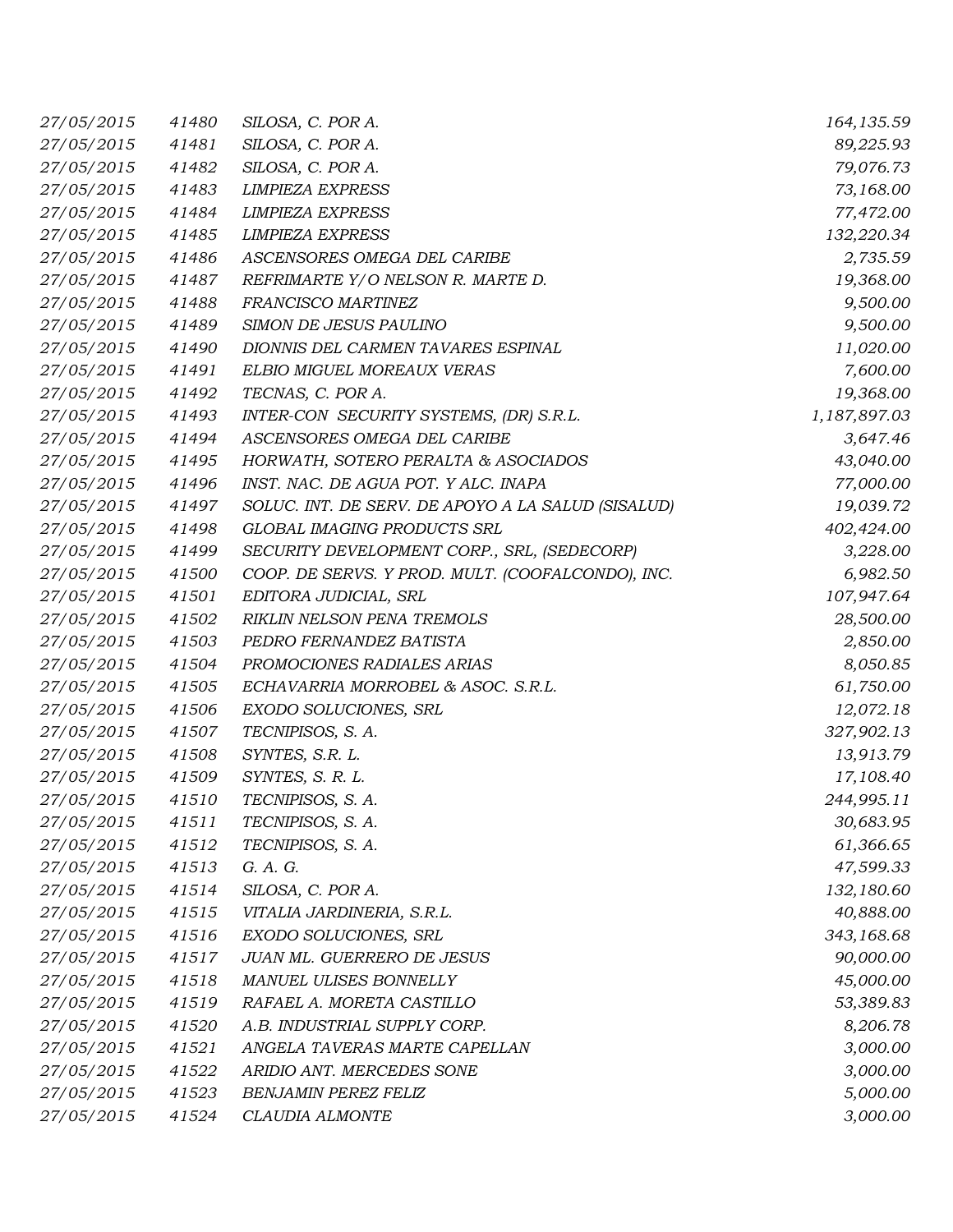| 27/05/2015 | 41525 | MARIA DIVINA GOMEZ TAVERAS                           | 3,000.00  |
|------------|-------|------------------------------------------------------|-----------|
| 27/05/2015 | 41526 | JOSEFINA DEL P. PINEDA K.                            | 6,000.00  |
| 27/05/2015 | 41527 | EDUARDO MEJIA JIMENEZ                                | 3,000.00  |
| 27/05/2015 | 41528 | EDUVIGES MA. ACOSTA VARGAS                           | 3,000.00  |
| 27/05/2015 | 41529 | ENMANUELA ARIAS MARTINEZ                             | 3,000.00  |
| 27/05/2015 | 41530 | FRANCISCO A. LIZARDO GOMEZ                           | 3,000.00  |
| 27/05/2015 | 41531 | FRANCISCO LENDOR SANABIA                             | 3,000.00  |
| 27/05/2015 | 41532 | GERTRUDIS FIGUEROA CRISOSTOMO                        | 3,000.00  |
| 27/05/2015 | 41533 | <b>GIL JOSUE AQUINO</b>                              | 3,000.00  |
| 27/05/2015 | 41534 | GUILLERMO ESQUEA LARA                                | 3,000.00  |
| 27/05/2015 | 41535 | MARIA ALT. PAULINO DE LOS S.                         | 3,000.00  |
| 27/05/2015 | 41536 | MODESTO ACOSTA VARGAS                                | 3,000.00  |
| 27/05/2015 | 41537 | NEOLFIS WALKIRA FAMILIA MORA                         | 3,000.00  |
| 27/05/2015 | 41538 | RHINA MEDINA GOMEZ                                   | 3,000.00  |
| 27/05/2015 | 41539 | <b>WENDY MONTILLA REYES</b>                          | 3,000.00  |
| 27/05/2015 | 41540 | YUDERKYS RODRIGUEZ N.                                | 3,000.00  |
| 27/05/2015 | 41541 | DIANA ALT. RODRIGUEZ MARTINEZ                        | 6,000.00  |
| 27/05/2015 | 41542 | MARTHA L. ROMAN CORCINO                              | 3,000.00  |
| 27/05/2015 | 41543 | <b>IDELIZA GARCIA MARTINEZ</b>                       | 3,000.00  |
| 27/05/2015 | 41544 | CIVELYS S. MENCIA ROSARIO                            | 3,000.00  |
| 27/05/2015 | 41545 | MARIELA CARRION DOMINGUEZ                            | 1,000.00  |
| 27/05/2015 | 41546 | FRANSHESCA O. CORCINO E.                             | 1,000.00  |
| 27/05/2015 | 41547 | COOP. DE SERVS. Y PROD. MULT. (COOFALCONDO, INC.)    | 15,500.00 |
| 27/05/2015 | 41548 | ELIAS MERAN / ASOC. D/ AYUDA MUT. Y AMIST. DE TAMAYO | 2,111.11  |
| 27/05/2015 | 41549 | NELSON ANT. JEREZ PAULINO                            | 20,000.00 |
| 27/05/2015 | 41550 | TERESA ONDINA HERNANDEZ MARTINEZ                     | 8,100.00  |
| 27/05/2015 | 41551 | <b>JUANA REYES</b>                                   | 4,000.00  |
| 27/05/2015 | 41552 | JULIAN RODRIGUEZ MATEO                               | 4,000.00  |
| 27/05/2015 | 41553 | CRISTOBAL SEGURA MEDINA                              | 5,000.00  |
| 27/05/2015 | 41554 | EVANGELIO SENA                                       | 1,800.00  |
| 27/05/2015 | 41555 | MARIA FRANCISCA ALCANTARA                            | 1,000.00  |
| 27/05/2015 | 41556 | ROSA BAEZ DE FERRERAS                                | 4,000.00  |
| 27/05/2015 | 41557 | DR. PAUL BELLO NAVARRO                               | 12,500.00 |
| 27/05/2015 | 41558 | LEDA MARIA FELIZ                                     | 3,600.00  |
| 27/05/2015 | 41559 | MILADYS MATEO FLORIAN                                | 600.00    |
| 27/05/2015 | 41560 | BOLIVIA MELO SEGURA DE BALLAST                       | 1,500.00  |
| 27/05/2015 | 41561 | THELMA ACOSTA BATISTA DE PENA                        | 5,000.00  |
| 27/05/2015 | 41562 | DOMINICHE PEREZ Y P.                                 | 7,920.00  |
| 27/05/2015 | 41563 | ESTEBAN SANCHEZ DIAZ                                 | 13,500.00 |
| 27/05/2015 | 41564 | ROGELIO VINICIO VASQUEZ                              | 6,930.00  |
| 27/05/2015 | 41565 | LUIS D. MENDEZ CUEVAS                                | 3,600.00  |
| 27/05/2015 | 41566 | PEDRO ANTONIO MANCEBO NIN                            | 6,000.00  |
| 27/05/2015 | 41567 | ANDREA VICTORVINA FERNANDEZ ROJAS                    | 15,000.00 |
| 27/05/2015 | 41568 | LIGA DEP. ABORIGEN, INC. O RAFAEL F. SAVINON P.      | 34,000.00 |
| 27/05/2015 | 41569 | CLUB DEP. SOCIAL Y CULTURAL DE VILLA FRANCISCA, INC. | 5,000.00  |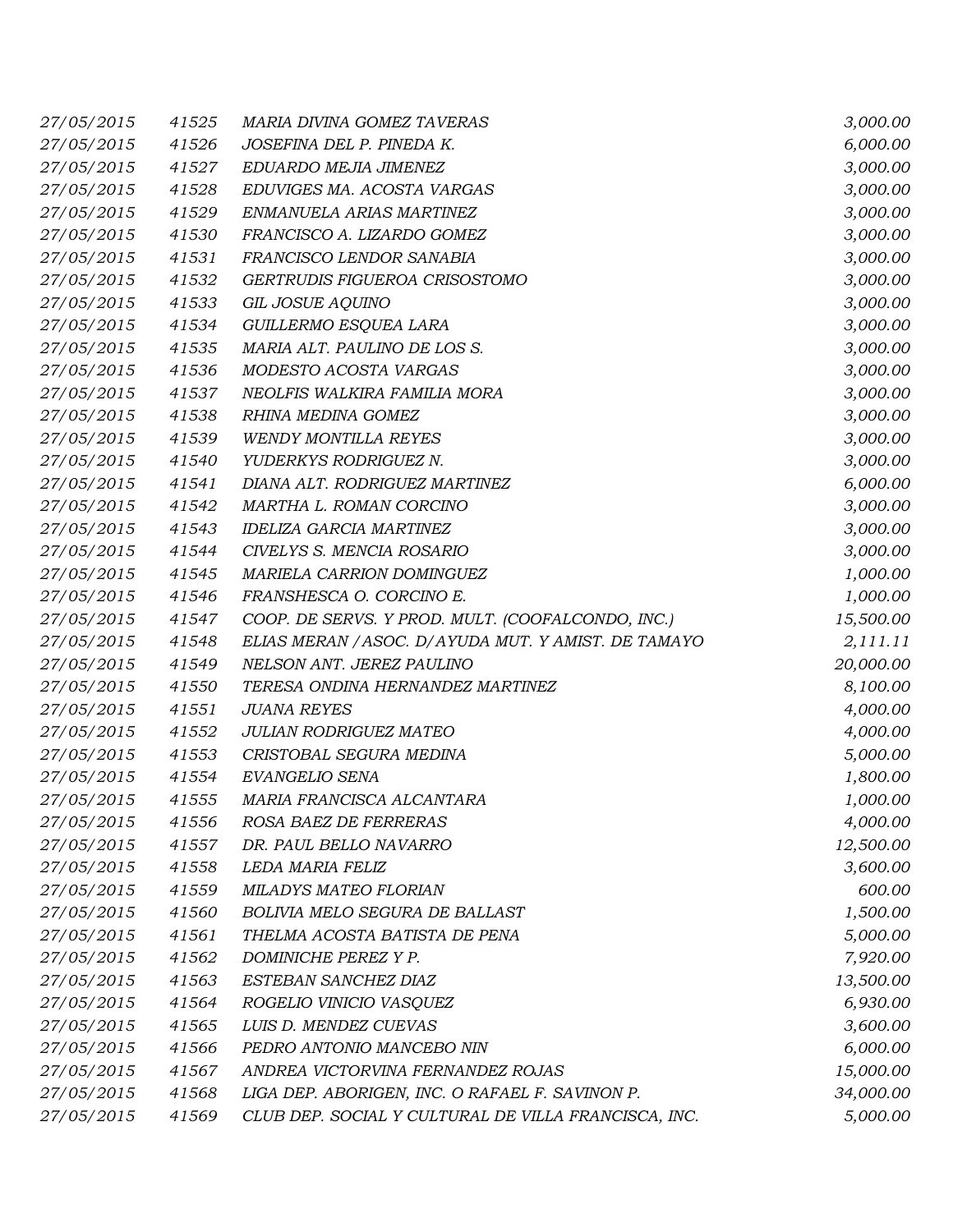| 27/05/2015 | 41570 | LUIS E. FLORENTINO LORENZO                     | 29,353.50  |
|------------|-------|------------------------------------------------|------------|
| 27/05/2015 | 41571 | ANDREA BRUNILDA GUTIERREZ BELLO                | 16,650.00  |
| 27/05/2015 | 41572 | ROSA MILTEA TRIGO GONZALEZ                     | 5,490.00   |
| 27/05/2015 | 41573 | MAYRA HIDELFONZA URENA SANCHEZ                 | 6,300.00   |
| 27/05/2015 | 41574 | <b>KELVIZ JOSE PARRA</b>                       | 40,500.00  |
| 27/05/2015 | 41575 | NIDIA ALTAGRACIA BORGES                        | 48,400.00  |
| 27/05/2015 | 41576 | JUANA NUNEZ PLACENCIA                          | 16,706.25  |
| 27/05/2015 | 41577 | <b>MARCOS CASSO</b>                            | 30,000.00  |
| 27/05/2015 | 41578 | JOSE S. ALMONTE H. Y/O BELKY SALDIVAR DE LA C. | 7,500.00   |
| 27/05/2015 | 41579 | VENTURA PEGUERO MARIA                          | 5,445.00   |
| 27/05/2015 | 41580 | RAMONA MODESTA ROJAS DE DE LOS SANTOS          | 5,850.00   |
| 27/05/2015 | 41581 | LUIS GERMAN ROSARIO GARCIA                     | 2,700.00   |
| 27/05/2015 | 41582 | JOSE ANT. HOLGUIN                              | 4,500.00   |
| 27/05/2015 | 41583 | <b>OLIMPIA PENA</b>                            | 7,000.00   |
| 27/05/2015 | 41584 | ANTONIO ELAGUITO SERRATA JIMENEZ               | 6,750.00   |
| 27/05/2015 | 41585 | MARIA TEJADA VDA. RODRIGUEZ                    | 250.00     |
| 27/05/2015 | 41586 | ANATOLIA TORIBIO ACOSTA DE CABREJA             | 5,400.00   |
| 27/05/2015 | 41587 | BERNARDA POLANCO LAMI                          | 5,998.50   |
| 27/05/2015 | 41588 | MARCOS ANT. VARGAS B.                          | 9,000.00   |
| 27/05/2015 | 41589 | GABRIEL ENMANUEL HURTADO SANTOS                | 20,999.79  |
| 27/05/2015 | 41590 | SANTIAGO SIME                                  | 7,999.20   |
| 27/05/2015 | 41591 | DONATILA HERNANDEZ DE MARTINEZ                 | 6,000.00   |
| 27/05/2015 | 41592 | <b>ISABEL MILEDYS PEREZ</b>                    | 5,400.00   |
| 27/05/2015 | 41593 | AGRIPINA RIVERA L.                             | 1,500.00   |
| 27/05/2015 | 41594 | RAFAEL ANT. SANTANA ALBUEZ                     | 11,999.70  |
| 27/05/2015 | 41595 | ADRIANA I. OGANDO LORENZO                      | 34,999.20  |
| 27/05/2015 | 41596 | JAVIER CALDERON HERNANDEZ                      | 35,399.70  |
| 27/05/2015 | 41597 | JAVIER ERNESTO CALDERON                        | 20,059.20  |
| 27/05/2015 | 41598 | INMOBILIARIA CAROLINA, S. A.                   | 26,388.62  |
| 27/05/2015 | 41599 | CARLOS SILVERIO NUNEZ                          | 312,558.75 |
| 27/05/2015 | 41600 | JULIO DEL ROSARIO MEJIA                        | 6,250.00   |
| 27/05/2015 | 41601 | FELIX SOSA MEJIA                               | 303,068.70 |
| 27/05/2015 | 41602 | RAMON OCTAVIO ALVAREZ                          | 2,000.00   |
| 27/05/2015 | 41603 | ANIBAL CALVO ROMAN                             | 6,000.00   |
| 27/05/2015 | 41604 | CARLOS AMIRO FINKE                             | 8,000.00   |
| 27/05/2015 | 41605 | HERMINIA LA PAZ PERALTA                        | 8,000.00   |
| 27/05/2015 | 41606 | PASCUAL TEJADA CRUZ                            | 4,000.50   |
| 27/05/2015 | 41607 | AQUINO CUEVAS GONZALEZ                         | 7,200.00   |
| 27/05/2015 | 41608 | <b>JUAN BAUTISTA PEGUERO</b>                   | 3,000.00   |
| 27/05/2015 | 41609 | RAMON MARIA VELOZ RAMIREZ                      | 6,000.00   |
| 27/05/2015 | 41610 | RAFAELA MONTILLA DE PEREZ                      | 6,000.00   |
| 27/05/2015 | 41611 | JUAN CARLOS MARTINEZ CASADO                    | 3,500.00   |
| 27/05/2015 | 41612 | PASCUAL CABRAL SANTA                           | 2,100.00   |
| 27/05/2015 | 41613 | LUIS PINA LEBRON                               | 4,995.00   |
| 27/05/2015 | 41614 | FIDEL SANCHEZ                                  | 800.00     |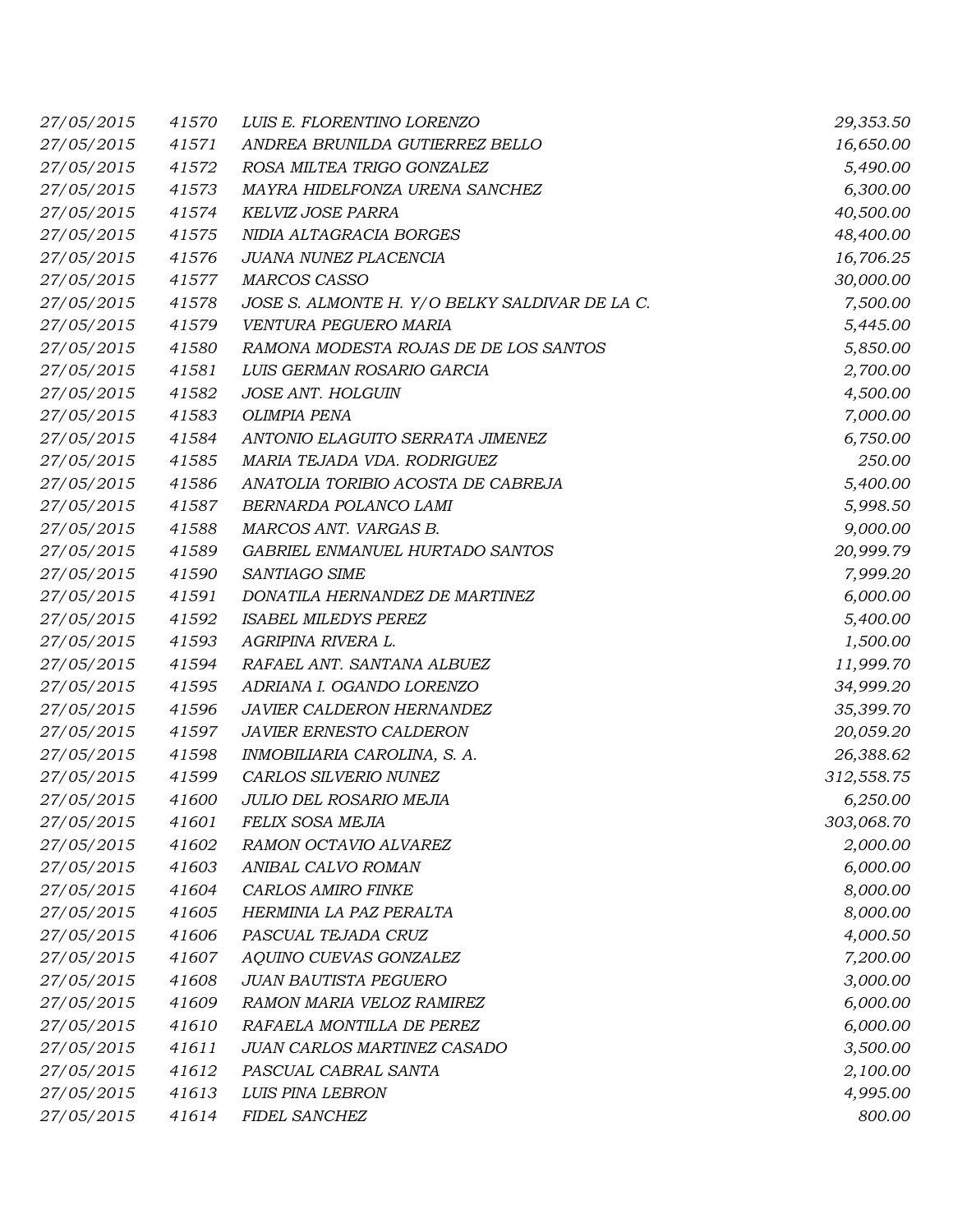| 27/05/2015 | 41615 | JOSE ALT. BAEZ PIMENTEL                   | 3,750.00  |
|------------|-------|-------------------------------------------|-----------|
| 27/05/2015 | 41616 | <b>MAYRA MINLLETY</b>                     | 9,000.00  |
| 27/05/2015 | 41617 | <b>BORIS RAMON TEJEDA LORA</b>            | 6,930.00  |
| 27/05/2015 | 41618 | DR. ALBERTO CHAHIN MUFFDY                 | 14,400.00 |
| 27/05/2015 | 41619 | ANA FRANCISCA MONTAS DUVERGE DE GARCIA    | 15,000.30 |
| 27/05/2015 | 41620 | FULGENCIO MARCELO ABREU                   | 10,000.00 |
| 27/05/2015 | 41621 | FRANCISCO ALEIXIS RODRIGUEZ PEREZ         | 8,010.00  |
| 27/05/2015 | 41622 | PAULINO AMILCAR REYES ROSARIO             | 14,287.50 |
| 27/05/2015 | 41623 | URSULA CELIA MEJIA                        | 1,500.00  |
| 27/05/2015 | 41624 | <b>LINK POZO REYES</b>                    | 18,000.00 |
| 27/05/2015 | 41625 | SIQUIO NG DE LA ROSA                      | 35,000.00 |
| 27/05/2015 | 41626 | BESTHEDA OLIVO DE R.                      | 6,000.00  |
| 27/05/2015 | 41627 | BESTHEDA OLIVO DE R.                      | 7,000.00  |
| 27/05/2015 | 41628 | CARLOS RAFAEL OVALLE                      | 5,500.00  |
| 27/05/2015 | 41629 | <b>ADRIANO RONDON</b>                     | 6,500.00  |
| 27/05/2015 | 41630 | MARGARITA ROSARIO HERNANDEZ               | 5,548.50  |
| 27/05/2015 | 41631 | ABEL GONZALEZ RAPOSO                      | 18,675.00 |
| 27/05/2015 | 41632 | MINERVA ALTAGRACIA PENA                   | 3,501.00  |
| 27/05/2015 | 41633 | JOSE RAMON DE LA CRUZ                     | 19,998.00 |
| 27/05/2015 | 41634 | <b>LUZ U. MERCEDES</b>                    | 6,000.00  |
| 27/05/2015 | 41635 | ADA YILDA FORTUNA REYES                   | 5,000.00  |
| 27/05/2015 | 41636 | YULISA ERCILIA FLORENTINO MATEO           | 7,200.00  |
| 27/05/2015 | 41637 | PLINIO VICENTE MONTERO                    | 7,200.00  |
| 27/05/2015 | 41638 | CLARA JOSEFINA BUTTEN VARONA              | 4,000.00  |
| 27/05/2015 | 41639 | NORBERTO REMIGIO GUERRERO NATERA          | 10,000.00 |
| 27/05/2015 | 41640 | <b>JUAN ANTONIO ORTIZ ZORRILLA</b>        | 6,000.00  |
| 27/05/2015 | 41641 | SERVIO CEDENO PEPEN                       | 19,999.80 |
| 27/05/2015 | 41642 | DIONISIO MARTINEZ DEL RIO                 | 10,800.00 |
| 27/05/2015 | 41643 | GUIDO ANTONIO JIMENEZ NUNEZ               | 9,450.00  |
| 27/05/2015 | 41644 | CARMELO CEDENO MEJIA                      | 14,000.00 |
| 27/05/2015 | 41645 | CELESTE A. AYBAR DE VARGAS                | 5,499.90  |
| 27/05/2015 | 41646 | <b>BRAUDILIO MOREL</b>                    | 11,000.00 |
| 27/05/2015 | 41647 | MIGUEL ANGEL REYES PICHARDO               | 54,000.00 |
| 27/05/2015 | 41648 | AYUNTAMIENTO MUNICIPAL DE SABANA IGLESIA  | 6,000.00  |
| 27/05/2015 | 41649 | JUAN BAUTISTA NICANOR PINEDA DIAZ         | 36,000.00 |
| 27/05/2015 | 41650 | MANUEL ENRIQUE MARTINEZ ACEVEDO           | 15,000.00 |
| 27/05/2015 | 41651 | PARROQUIA SAN FRANCISCO JAVIER            | 6,000.00  |
| 27/05/2015 | 41652 | RAMONA MILANDA DIAZ PEREZ                 | 10,000.00 |
| 27/05/2015 | 41653 | BIENVENIDO CONCEPCION HERNANDEZ           | 40,000.00 |
| 27/05/2015 | 41654 | LUCILA EDILIA ALCANTARA GRULLON           | 12,000.00 |
| 27/05/2015 | 41655 | <b>ALFONSO REYES REYES</b>                | 22,000.00 |
| 27/05/2015 | 41656 | JULIA VILELA VARCARCEL                    | 20,250.00 |
| 27/05/2015 | 41657 | ASOC. DOM. PARA EL DESARROLLO DE LA MUJER | 31,350.00 |
| 27/05/2015 | 41658 | LEONIDAS CARABITOS R. DE SOTO             | 7,000.00  |
| 27/05/2015 | 41659 | FABIA ROQUE HERNANDEZ                     | 10,000.00 |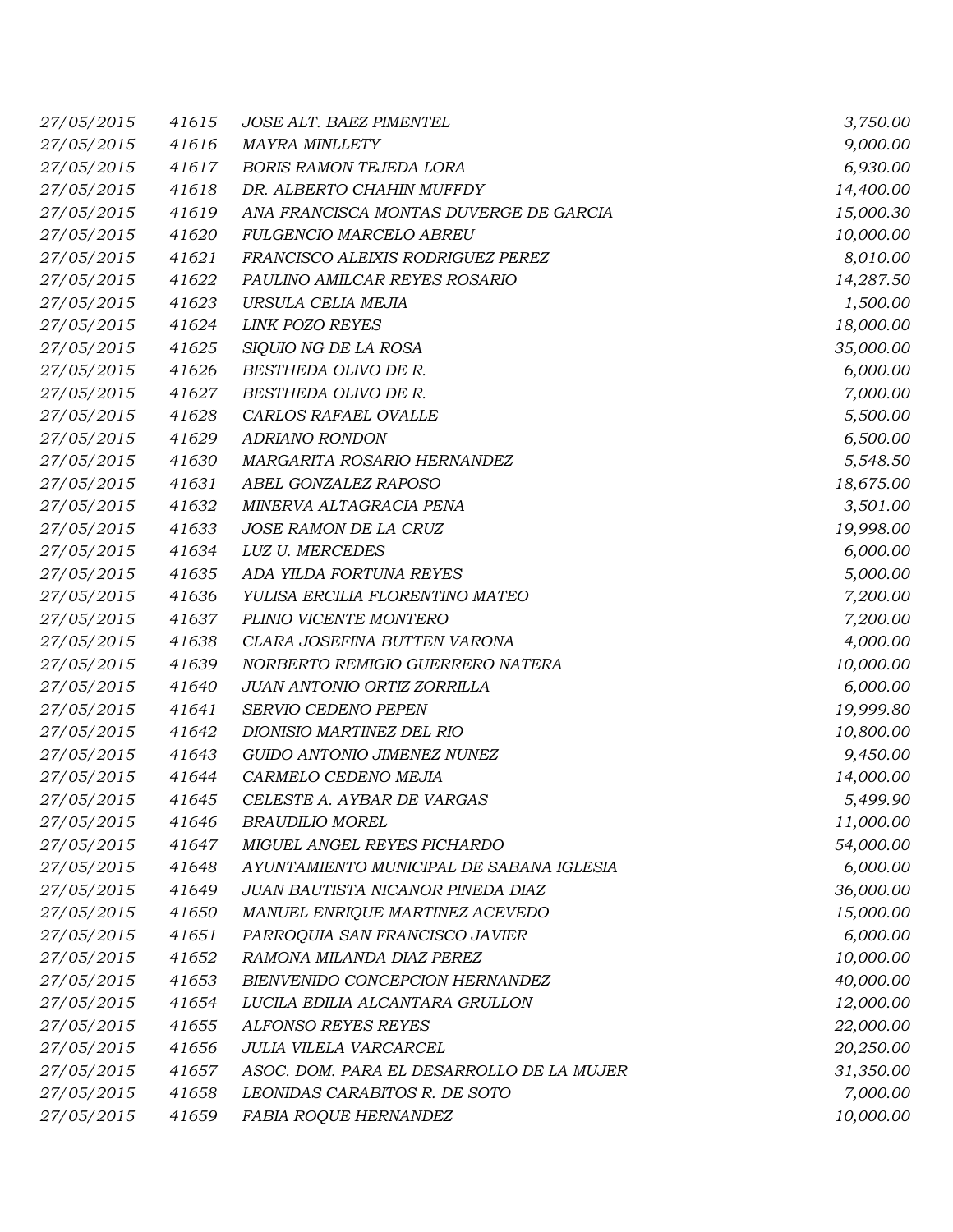| 28/05/2015 | 41660 | RAMONA J. BAUTISTA TEJEDA                             | 400,217.74   |
|------------|-------|-------------------------------------------------------|--------------|
| 28/05/2015 | 41661 | YOLANDA I. GONZALEZ DISLA                             | 250,000.00   |
| 28/05/2015 | 41662 | LISADEIDY RIVERA OLIVO                                | 3,300.00     |
| 28/05/2015 | 41663 | ROSMERY RODRIGUEZ TAVERAS                             | 39,823.34    |
| 28/05/2015 | 41664 | MARISOL ALT. MEJIA DE LEON                            | 13,286.63    |
| 28/05/2015 | 41665 | CARMEN L. FARINGTHON HIDALGO                          | 38,423.50    |
| 28/05/2015 | 41666 | MARLENNY CRUZ GARCIA                                  | 31,500.00    |
| 28/05/2015 | 41667 | KEILA M. GOMEZ FANITH                                 | 4,880.00     |
| 28/05/2015 | 41668 | MARIA I. DEL ROSARIO RAMIREZ                          | 44,850.00    |
| 28/05/2015 | 41669 | GLENY C. SCHEWERER SANCHEZ                            | 483.53       |
| 28/05/2015 | 41670 | BANCO DE RESERVAS DE LA REPUBLICA DOMINICANA BANCO DI | 495,386.19   |
| 28/05/2015 | 41671 | EDITORA CORRIPIO, SAS                                 | 1,187,245.80 |
| 28/05/2015 | 41672 | JOSEIDY J. ROSARIO REYNOSO                            | 35,250.00    |
| 28/05/2015 | 41673 | ROSA E. GUZMAN JOSE                                   | 20,307.88    |
| 28/05/2015 | 41674 | LUISA M. BONILLA NUNEZ                                | 6,300.35     |
| 28/05/2015 | 41675 | CARY INDUSTRIAL, S. A.                                | 3,150.44     |
| 28/05/2015 | 41676 | EVERPRINT TECHNOLOGIES DOMINICANA SRL                 | 73,440.14    |
| 28/05/2015 | 41677 | <b>ALFONSO REYES REYES</b>                            | 8,807.24     |
| 28/05/2015 | 41678 | LUIS GONZALO GUZMAN CONCEPCION                        | 5,225.00     |
| 28/05/2015 | 41679 | OMAR CD S SISTEM, SRL                                 | 12,239.50    |
| 28/05/2015 | 41680 | ADMINISTRADORA DE RIESGOS DE SALUD HUMANO S A         | 360,430.00   |
| 28/05/2015 | 41681 | <b>ILESA SRL</b>                                      | 257,640.21   |
| 28/05/2015 | 41682 | MANUEL RAMON RIVERA VALETTE                           | 10,260.00    |
| 28/05/2015 | 41683 | <b>JIMMY FELIZ</b>                                    | 5,937.50     |
| 28/05/2015 | 41684 | COMPUTADORAS DOMINICANAS, SRL.                        | 4,261.44     |
| 28/05/2015 | 41685 | GTG INDUSTRIAL SRL                                    | 8,384.60     |
| 28/05/2015 | 41686 | PADRON OFFICE SUPPLY SRL                              | 1,367.20     |
| 28/05/2015 | 41687 | P & V MOVIL COMERCIAL, SRL                            | 2,678.10     |
| 28/05/2015 | 41688 | AYUNTAMIENTO MUNICIPAL PUERTO PLATA                   | 6,300.00     |
| 28/05/2015 | 41689 | SIERRA PEÑA AUTO SERVICE SRL                          | 60,045.10    |
| 29/05/2015 | 41690 | DAMARIS A. VILLALONA G.                               | 200.00       |
| 29/05/2015 | 41691 | REFRICENTRO ALCANTARA, SRL                            | 96,394.75    |
| 29/05/2015 | 41692 | ELECTRICOS R & A, SRL                                 | 63,054.00    |
| 29/05/2015 | 41693 | CENTRO AUTOMOTRIZ DURAN SRL                           | 51,551.16    |
| 29/05/2015 | 41694 | GRUPO BACOLET SRL                                     | 13,300.00    |
| 29/05/2015 | 41695 | ROSANNA MARGARITA REYES ALCANTARA                     | 4,773.75     |
| 29/05/2015 | 41696 | EDITORA DEL CARIBE, SA                                | 31,963.52    |
| 29/05/2015 | 41697 | SOLUCIONES MULTIPLES XOLUPLESK SRL                    | 43,934.40    |
| 29/05/2015 | 41698 | MUEBLES OMAR, S. A.                                   | 27,351.20    |
| 29/05/2015 | 41699 | ALFRESCO SRL                                          | 9,122.00     |
| 29/05/2015 | 41700 | SIERRA PEÑA AUTO SERVICE SRL                          | 36,760.46    |
| 29/05/2015 | 41701 | W J SERVICE CENTER SRL                                | 49,395.39    |
| 29/05/2015 | 41702 | LA INNOVACION, SRL                                    | 102,083.05   |
| 29/05/2015 | 41703 | AYUNTAMIENTO SANTO DOMINGO ESTE                       | 22,365.00    |
| 29/05/2015 | 41704 | MATOS & COMPANIA, SRL                                 | 2,253.03     |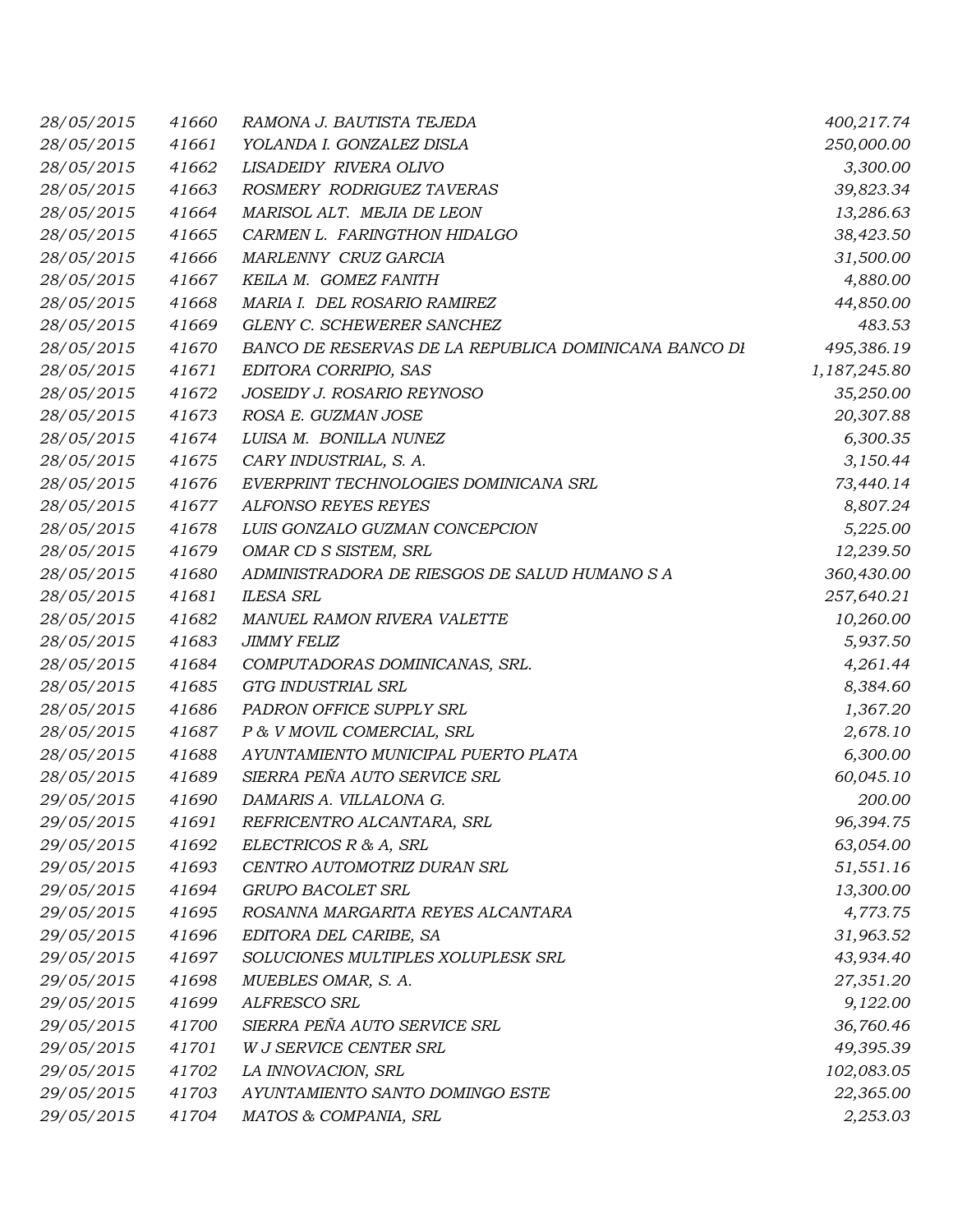| 29/05/2015 | 41705 | MATOS & COMPANIA, SRL                                     | 21,540.05  |
|------------|-------|-----------------------------------------------------------|------------|
| 29/05/2015 | 41706 | AMERIDENT GRUPO ODONTOLOGICO SRL                          | 36,218.75  |
| 29/05/2015 | 41707 | AMERIDENT GRUPO ODONTOLOGICO SRL                          | 36,218.75  |
| 29/05/2015 | 41708 | FERRETERIA AMERICANA, SAS                                 | 67,099.50  |
| 29/05/2015 | 41709 | GLOBAL OFFICE JL. SRL.                                    | 99,682.95  |
| 29/05/2015 | 41710 | FERRETERIA AMERICANA, SAS                                 | 44,375.43  |
| 29/05/2015 | 41711 | FERRETERIA AMERICANA, SAS                                 | 3,581.45   |
| 29/05/2015 | 41712 | CENTRO AUTOMOTRIZ DURAN SRL                               | 50,572.00  |
| 29/05/2015 | 41713 | CENTRO AUTOMOTRIZ DURAN SRL                               | 60,901.60  |
| 29/05/2015 | 41714 | SANTA MARTHA VILLAR BAEZ                                  | 7,567.30   |
| 29/05/2015 | 41715 | SANTA MARTHA VILLAR BAEZ                                  | 8,058.69   |
| 29/05/2015 | 41716 | SANTA MARTHA VILLAR BAEZ                                  | 4,324.17   |
| 29/05/2015 | 41717 | GRUPO R C SRL                                             | 7,842.03   |
| 29/05/2015 | 41718 | GRUPO R C SRL                                             | 5,471.18   |
| 29/05/2015 | 41719 | GRUPO R C SRL                                             | 4,559.33   |
| 29/05/2015 | 41720 | AMANA COMERCIAL, SRL                                      | 14,602.99  |
| 29/05/2015 | 41721 | AMANA COMERCIAL, SRL                                      | 5,362.98   |
| 29/05/2015 | 41722 | TRIGI TRAVEL SRL                                          | 62,610.80  |
| 29/05/2015 | 41723 | MAXIMO WINNAR PERALTA MELENDEZ                            | 7,315.00   |
| 29/05/2015 | 41724 | MITOPALO POWER, SRL.                                      | 5,271.60   |
| 29/05/2015 | 41725 | HERMOSILLO COMERCIAL SRL                                  | 99,584.64  |
| 29/05/2015 | 41726 | SIERRA PEÑA AUTO SERVICE SRL                              | 23,458.80  |
| 29/05/2015 | 41727 | <b>CEDUCOMPP SRL</b>                                      | 11,187.00  |
| 29/05/2015 | 41728 | INDUSTRIAS BANILEJAS, SAS                                 | 96,542.41  |
| 29/05/2015 | 41729 | RESTAURANT EL PATIO FAMILIAR ZAPATA, SRL                  | 42,601.00  |
| 29/05/2015 | 41730 | AGUA CRYSTAL, S. A.                                       | 109,540.22 |
| 29/05/2015 | 41731 | EXODO SOLUCIONES, SRL.                                    | 8,070.00   |
| 29/05/2015 | 41732 | JOHNNY DIONISIO VERAS ROJAS                               | 4,588.50   |
| 29/05/2015 | 41733 | COMPANIA DE SEGUROS VIVIR SA                              | 696,274.14 |
| 29/05/2015 | 41734 | GL PROMOCIONES, SRL.                                      | 65,905.00  |
| 29/05/2015 | 41735 | MUEBLES OMAR, S. A.                                       | 245,164.80 |
| 29/05/2015 | 41736 | CENTRO CUESTA NACIONAL, SAS                               | 18,167.97  |
| 29/05/2015 | 41737 | COMERCIAL SANTANA, SRL.                                   | 5,028.50   |
| 29/05/2015 | 41738 | <b>CONSOLIDOM SRL</b>                                     | 61,064.80  |
| 29/05/2015 | 41739 | WILFRIDO SUERO DIAZ                                       | 5,400.00   |
| 29/05/2015 | 41740 | VANESSA C. CONTRERAS TEJEDA                               | 1,436.98   |
| 29/05/2015 | 41741 | INSTIT. DERMAT. Y CIRUG. DE PIEL DR. HUBERTO BOGAERT DIAZ | 0.00       |
| 29/05/2015 | 41742 | LUCILA EDILIA ALCANTARA G.                                | 2,000.00   |
| 29/05/2015 | 41743 | SUMERGIDA ALVAREZ LAGARES                                 | 52,509.20  |
| 29/05/2015 | 41744 | RAFAELA A. DEL C. CASIMIRO V. DE ALBA                     | 3,072.00   |
| 29/05/2015 | 41745 | MANUEL R. MARTINEZ ROSARIO                                | 1,000.00   |
| 29/05/2015 | 41746 | JOSE E. GALAN                                             | 1,000.00   |
| 29/05/2015 | 41747 | <b>IDALIA REYES</b>                                       | 1,000.00   |
| 29/05/2015 | 41748 | KELVIN ANTONIO BAUTISTA                                   | 1,000.00   |
| 29/05/2015 | 41749 | ARIEL A. VOLQUEZ MATOS                                    | 1,750.00   |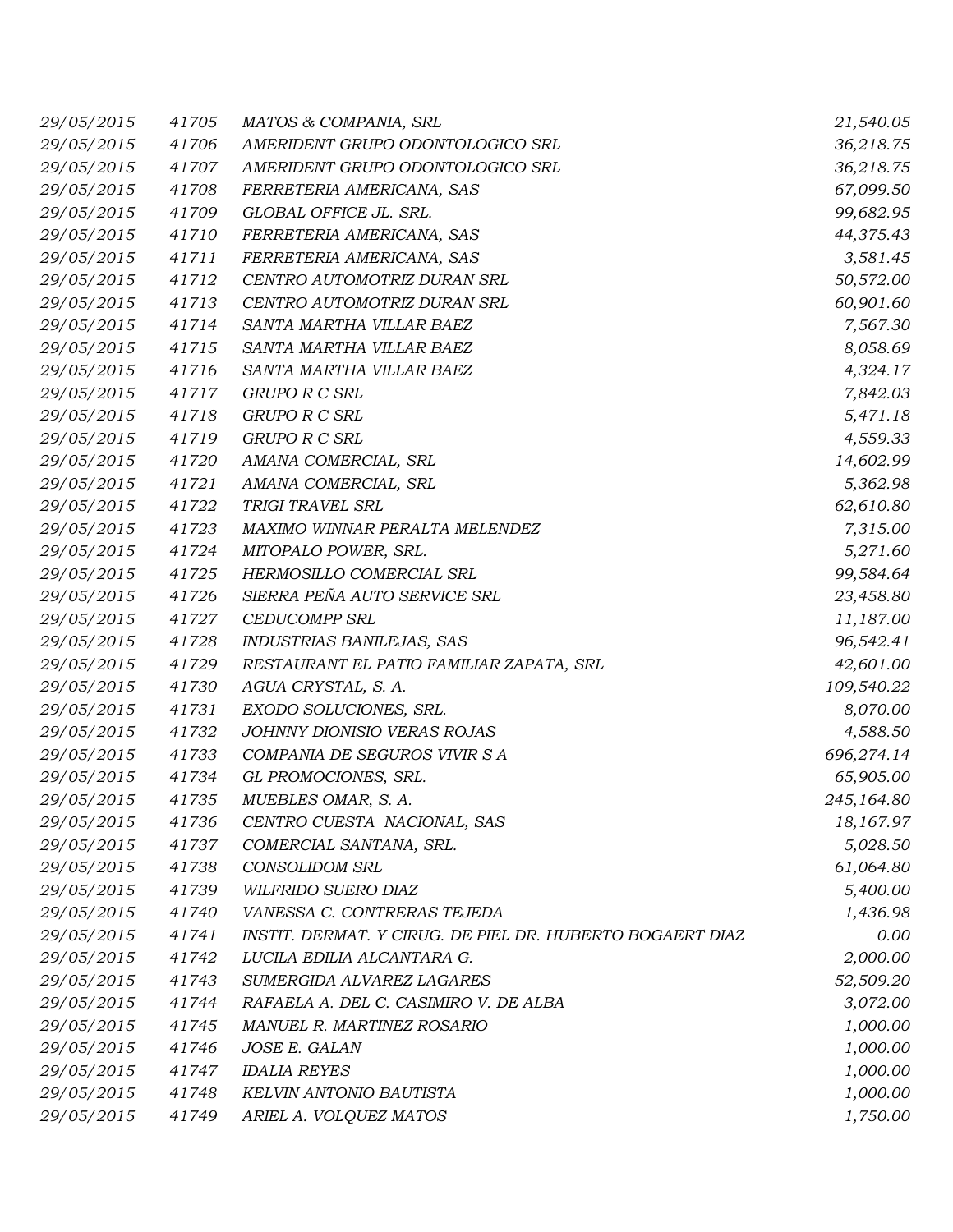| 29/05/2015 | 41750 | PRICESMART DOMINICANA SRL                         | 4,596.32      |
|------------|-------|---------------------------------------------------|---------------|
| 29/05/2015 | 41751 | RAMON ANTONIO ANDUJAR BELTRE                      | 23,341.50     |
| 29/05/2015 | 41752 | EQUIPAMOS SRL                                     | 12,468.14     |
| 29/05/2015 | 41753 | ERICK JOAQUIN PUJOLS PIMENTEL                     | 134,050.00    |
| 29/05/2015 | 41754 | GRUPO CAROL, SAS                                  | 12,458.73     |
| 29/05/2015 | 41755 | GUARDIANES SAN MIGUEL, S R L                      | 160,797.00    |
| 29/05/2015 | 41756 | ADMINISTRADORA DE RIESGOS DE SALUD HUMANO S A     | 13,200,908.35 |
| 29/05/2015 | 41757 | INST. DERM. Y CIR. DE PIEL DR. HUBERTO BOGAERT D. | 5,000.00      |
| 29/05/2015 | 41758 | RHINA MONTILLA BRITO                              | 1,750.00      |
| 29/05/2015 | 41759 | INTERDECO, SRL.                                   | 7,986.18      |
| 29/05/2015 | 41760 | INTERDECO, SRL.                                   | 4,625.02      |
| 29/05/2015 | 41761 | FERRETERIA AMERICANA, SAS                         | 327,829.39    |
| 29/05/2015 | 41762 | FERRETERIA AMERICANA, SAS                         | 324,342.57    |
| 29/05/2015 | 41763 | SYNTES S R L                                      | 10,320.91     |
| 29/05/2015 | 41764 | BELLON, SA                                        | 33,895.21     |
| 29/05/2015 | 41765 | ARTI OFIC SRL                                     | 3,252.09      |
| 29/05/2015 | 41766 | EDITORA DEL CARIBE, SA                            | 31,963.52     |
| 29/05/2015 | 41767 | AMANA COMERCIAL, SRL                              | 8,991.41      |
| 29/05/2015 | 41768 | ESTACION ISLA ESTADIO, SRL                        | 727.80        |
| 29/05/2015 | 41769 | EVERPRINT TECHNOLOGIES DOMINICANA SRL             | 3,096.20      |
| 29/05/2015 | 41770 | ELKIN ESCARLIN BAEZ GENAO                         | 4,750.00      |
| 29/05/2015 | 41771 | ESTACION DE SERVICIOS LAS MERCEDES EIRL           | 9,500.00      |
| 29/05/2015 | 41772 | JOHNNY DIONISIO VERAS ROJAS                       | 3,857.00      |
| 29/05/2015 | 41773 | GLOBAL OFFICE JL. SRL.                            | 2,206.83      |
| 29/05/2015 | 41774 | CENTRO AUTOMOTRIZ DURAN SRL                       | 30,036.54     |
| 29/05/2015 | 41775 | <b>BLUE COMERCIAL, SRL</b>                        | 3,390.00      |
| 29/05/2015 | 41776 | DELTA COMERCIAL, S. A.                            | 22,662.45     |
| 29/05/2015 | 41777 | ESPINAL S POLLOS Y MAS SRL                        | 9,079.74      |
| 29/05/2015 | 41778 | JOHNNY DIONISIO VERAS ROJAS                       | 3,724.00      |
| 29/05/2015 | 41779 | OMEGA TECH, S. A.                                 | 89,001.87     |
| 29/05/2015 | 41780 | MARIA DEL CARMEN DE LOS SANTOS                    | 18,525.00     |
| 29/05/2015 | 41781 | MITOPALO POWER, SRL.                              | 13,876.40     |
| 29/05/2015 | 41782 | MITOPALO POWER, SRL.                              | 54,171.65     |
| 29/05/2015 | 41783 | <b>BLUE COMERCIAL, SRL</b>                        | 2,452.10      |
| 29/05/2015 | 41784 | MARIA DEL CARMEN DE LOS SANTOS                    | 6,412.50      |
| 29/05/2015 | 41785 | MARIA DEL CARMEN DE LOS SANTOS                    | 64,381.50     |
| 29/05/2015 | 41786 | SERVICIOS KAMINO SRL                              | 553,064.00    |
| 29/05/2015 | 41787 | MUNOZ CONCEPTO MOBILIARIO, SRL                    | 24,464.50     |
| 29/05/2015 | 41788 | CLARIS R. POLANCO ROQUE                           | 11,365.71     |
| 29/05/2015 | 41789 | BERTHA F. CUEVAS LABOURT                          | 6,028.58      |
| 29/05/2015 | 41790 | ISAMAR ESPINOSA URBAEZ                            | 28,922.64     |
| 29/05/2015 | 41791 | LUIS A. MIESES MOSQUEA                            | 15,047.44     |
| 29/05/2015 | 41792 | NATHALIE JOSEFINA CABRERA GRULLON                 | 9,915.38      |
| 29/05/2015 | 41793 | <b>BLUE COMERCIAL, SRL</b>                        | 10,622.00     |
| 29/05/2015 | 41794 | ESTACION ISLA ESTADIO, SRL                        | 729.49        |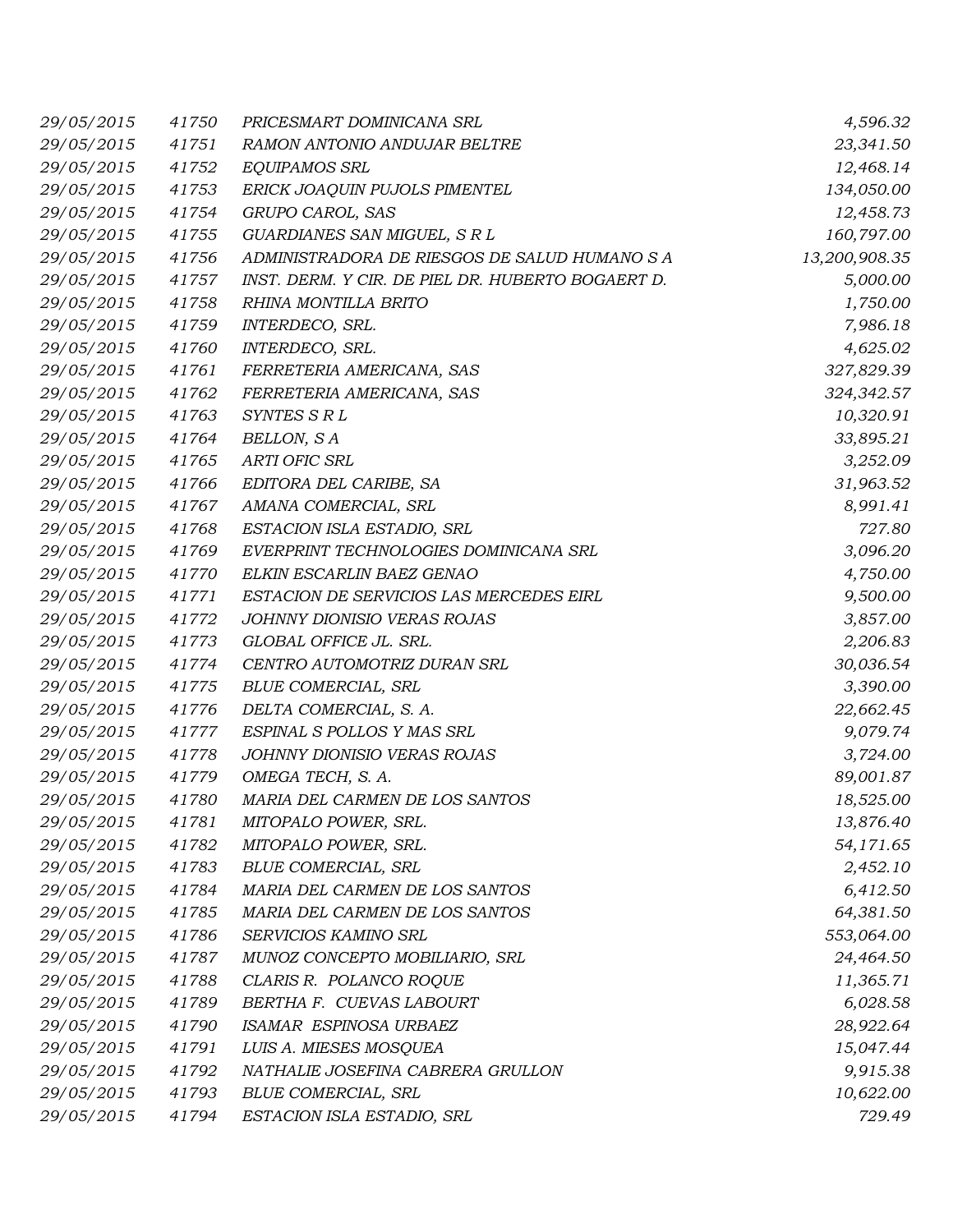|            |       | TOTAL RD\$                                   | 80,964,357.78 |
|------------|-------|----------------------------------------------|---------------|
| 29/05/2015 | 41813 | COLECTOR DE IMPUESTOS INTERNOS               | 1,417,274.51  |
| 29/05/2015 | 41812 | COLECTOR DE IMPUESTOS INTERNOS               | 3,179,029.37  |
| 29/05/2015 | 41811 | COLECTOR DE IMPUESTOS INTERNOS               | 48,648.64     |
| 29/05/2015 | 41810 | CODIA                                        | 4,864.86      |
| 29/05/2015 | 41809 | ROSMERY A. URENA PEREZ                       | 20,878.08     |
| 29/05/2015 | 41808 | CLARIS R. POLANCO ROQUE                      | 18,433.96     |
| 29/05/2015 | 41807 | ASOCIACION DOMINICANA DE REHABILITACION INC. | 5,000.00      |
| 29/05/2015 | 41806 | ALTAGRACIA HIDALGO                           | 207,951.00    |
| 29/05/2015 | 41805 | JULIA VILELA VALCARCEL                       | 20,250.00     |
| 29/05/2015 | 41804 | <b>GBN COMUNICACION E IMAGEN S A</b>         | 516.48        |
| 29/05/2015 | 41803 | REPUESTOS DE JESUS, SRL.                     | 15,396.25     |
| 29/05/2015 | 41802 | AMERICAN SENTRY SRL                          | 6,780.00      |
| 29/05/2015 | 41801 | AYUNTAMIENTO DEL MUNICIPIO DE SANTIAGO       | 37,530.00     |
| 29/05/2015 | 41800 | REFRICENTRO LOS PRADOS, SRL.                 | 19,344.07     |
| 29/05/2015 | 41799 | SERVICIOS POPULAR DE SEGURIDAD S R L         | 3,596,196.50  |
| 29/05/2015 | 41798 | GRUPO R C SRL                                | 3,601.87      |
| 29/05/2015 | 41797 | ATHILL & MARTINEZ, S. A.                     | 4,926.80      |
| 29/05/2015 | 41796 | NEW IMAGE SOLUTIONS AND MARKETING SRL        | 15,023.35     |
| 29/05/2015 | 41795 | EDITORA DEL CARIBE, SA                       | 31,963.52     |

*ANEXO 05*

# *MES DE MAYO 2015 RELACION DE TRANSFERENCIAS DEBITOS*

| <b>FECHA</b> | NUM. | <b>DESCRIPCION</b>                   | <b>VALOR RD\$</b> |
|--------------|------|--------------------------------------|-------------------|
| 12/05/2015   | 159  | JUAN CORREA TOLEDO                   | 18,000.00         |
| 22/05/2015   | 160  | CONSEJO DEL PODER JUDICIAL           | 3,282,432.61      |
| 22/05/2015   | 161  | ESCUELA NACIONAL DE LA JUDICATURA    | 10,750,000.00     |
| 22/05/2015   | 162  | <i>JURISDICCION INMOBILIARIA</i>     | 1,767,750.00      |
| 22/05/2015   | 163  | JURISDICCION INMOBILIARIA            | 1,679,000.00      |
| 22/05/2015   | 164  | CONSEJO DEL PODER JUDICIAL           | 78,126.18         |
| 22/05/2015   | 165  | CONSEJO DEL PODER JUDICIAL           | 4,200.00          |
| 22/05/2015   | 166  | CONSEJO DEL PODER JUDICIAL           | 4,185,585.53      |
| 22/05/2015   | 167  | CONSEJO DEL PODER JUDICIAL           | 17,459,108.44     |
| 22/05/2015   | 168  | CONSEJO DEL PODER JUDICIAL           | 10,269,875.00     |
| 26/05/2015   | 169  | VICTOR P. FERNADEZ RAMIREZ           | 14,910.00         |
| 26/05/2015   | 170  | ADA R. SEPULVEDA RODRIGUEZ           | 5,700.00          |
| 28/05/2015   | 171  | <i>MARIA ALT. LINARES APOLINARIO</i> | 15,000.00         |
| 28/05/2015   | 172  | ROSA S. FLORIMON MOISES              | 1,750.00          |
| 29/05/2015   | 173  | CONSEJO DEL PODER JUDICIAL           | 6,000.00          |
| 22/05/2015   | 174  | CONSEJO DEL PODER JUDICIAL           | 277,739,393.80    |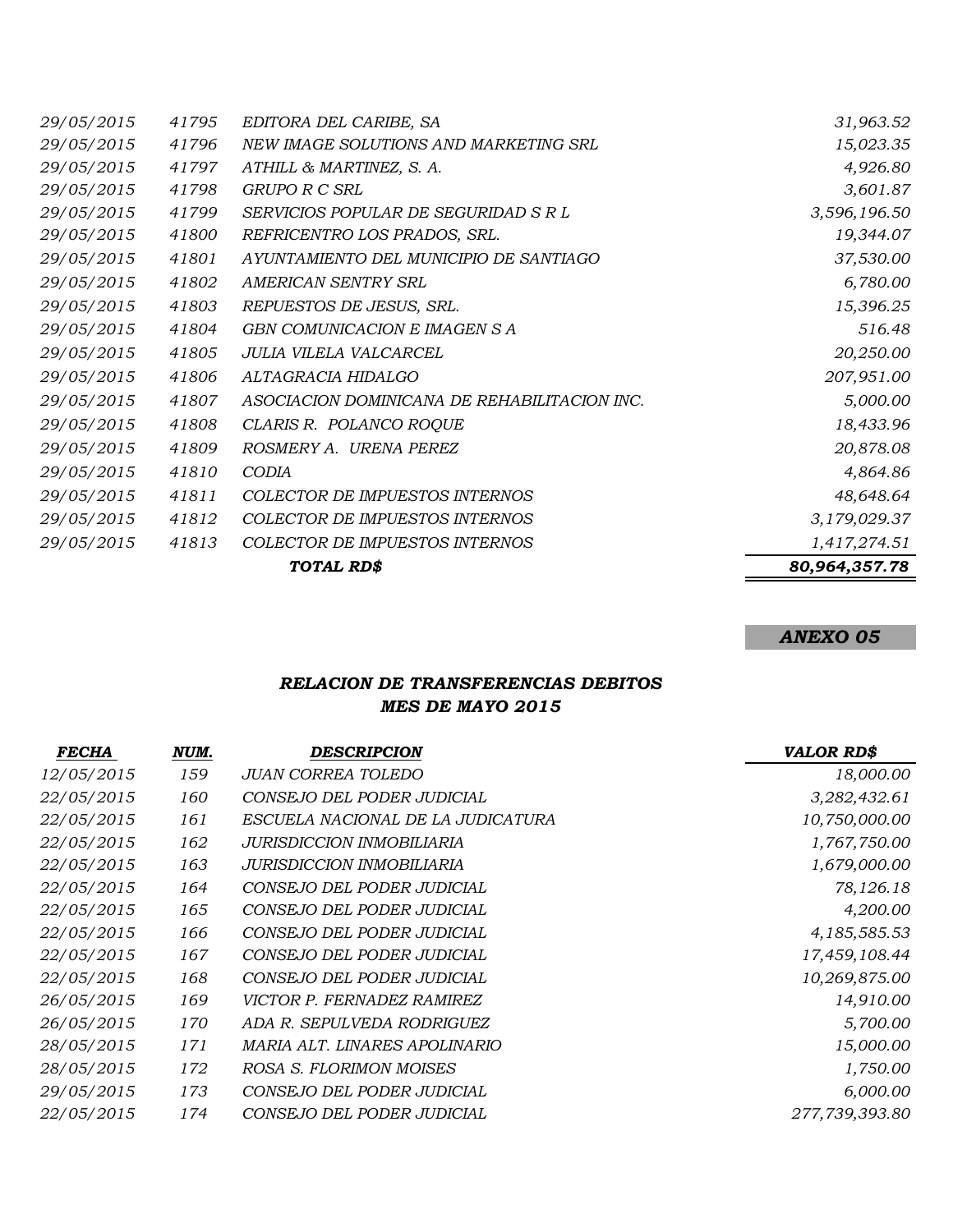#### *327,276,831.56*

#### *ANEXO 06*

#### *RELACION NOTAS DE DEBITOS MES DE MAYO 2015*

| <b>FECHA</b> | NUM. | <b>DESCRIPCION</b>                                | <b>VALOR RD\$</b> |
|--------------|------|---------------------------------------------------|-------------------|
| 29/05/2015   | 103  | RETENCION DE ESTADO Y MANEJO CUENTAS MAYO 2015    | 275.00            |
| 29/05/2015   | 104  | COMISION CHEQUE CERTIFICADO MES DE MAYO DEL 2015  | 300.00            |
| 29/05/2015   | 105  | COMISION CHEQUE CERTIFICADO MES DE MAYO 2015      | 300.00            |
| 29/05/2015   | 106  | COMISION DE CHEQUE GIRADO MES DE MAYO DEL 2015    | 200.00            |
| 29/05/2015   | 107  | CARGO PORVENTAS DE DIVISA                         | 70.00             |
| 29/05/2015   | 108  | CARGO POR VENTAS DE DIVISAS                       | 205.76            |
| 29/05/2015   | 109  | COMISION 0.15% DGII DEL MES DE MAYO 2015          | 166,426.95        |
| 29/05/2015   | 110  | CARGO INDEBIDO DEL CHO#75828 DE LA CUENTA SUELDOS | 280,464.02        |
| 29/05/2015   | 111  | APERTURA DE CERTIFICADO FINANCIERO MAYO 2015      | 20,000,000.00     |
|              |      | TOTAL RD\$                                        | 20,448,241.73     |